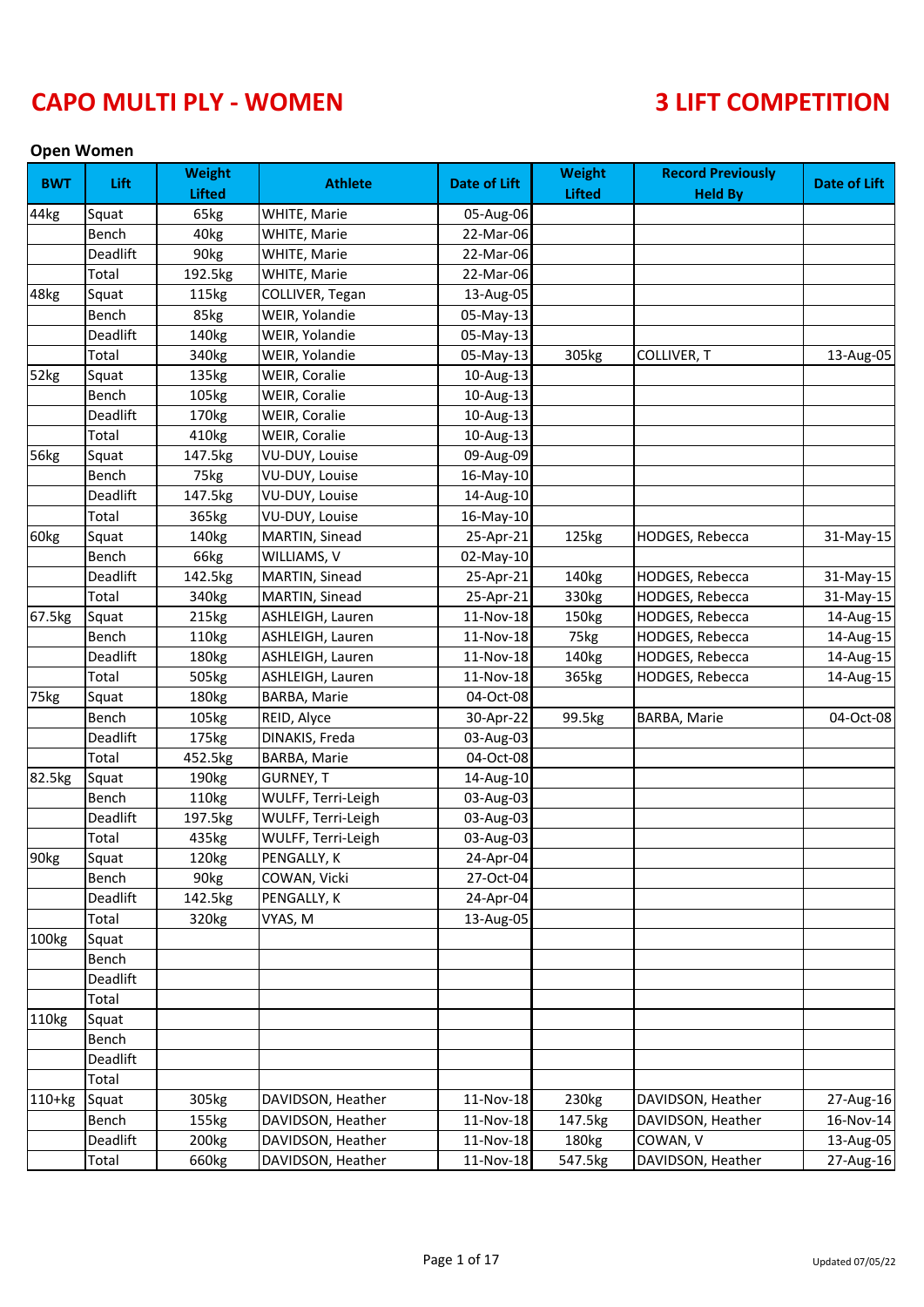### **Teenage 1 Women (13-15)**

| <b>BWT</b> | Lift     | <b>Weight</b><br><b>Lifted</b> | <b>Athlete</b>       | <b>Date of Lift</b> | <b>Weight</b><br><b>Lifted</b> | <b>Record Previously</b><br><b>Held By</b> | <b>Date of Lift</b> |
|------------|----------|--------------------------------|----------------------|---------------------|--------------------------------|--------------------------------------------|---------------------|
| 44kg       | Squat    |                                |                      |                     |                                |                                            |                     |
|            | Bench    |                                |                      |                     |                                |                                            |                     |
|            | Deadlift |                                |                      |                     |                                |                                            |                     |
|            | Total    |                                |                      |                     |                                |                                            |                     |
| 48kg       | Squat    |                                |                      |                     |                                |                                            |                     |
|            | Bench    |                                |                      |                     |                                |                                            |                     |
|            | Deadlift |                                |                      |                     |                                |                                            |                     |
|            | Total    |                                |                      |                     |                                |                                            |                     |
| 52kg       | Squat    | 95kg                           | WALL, S              | 12-Jul-08           |                                |                                            |                     |
|            | Bench    | 50kg                           | WALL, S              | 12-Jul-08           |                                |                                            |                     |
|            | Deadlift | 107.5kg                        | WALL, S              | 12-Jul-08           |                                |                                            |                     |
|            | Total    | 235kg                          | WALL, S              | 12-Jul-08           |                                |                                            |                     |
| 56kg       | Squat    | 95kg                           | SMITH, S             | 13-Aug-05           |                                |                                            |                     |
|            | Bench    | 27.5kg                         | SMITH, S             | 28-Feb-04           |                                |                                            |                     |
|            | Deadlift | 105.5kg                        | SMITH, S             | 01-May-05           |                                |                                            |                     |
|            | Total    | 220.5kg                        | SMITH, S             | 28-Feb-04           |                                |                                            |                     |
| 60kg       | Squat    | 90kg                           | SKARLATOS, Christina | 08-Aug-04           |                                |                                            |                     |
|            | Bench    | 42.5kg                         | SKARLATOS, Christina | 01-May-04           |                                |                                            |                     |
|            | Deadlift | 105kg                          | SKARLATOS, Christina | 01-May-04           |                                |                                            |                     |
|            | Total    | 230kg                          | SKARLATOS, Christina | 08-Aug-04           |                                |                                            |                     |
| 67.5kg     | Squat    |                                |                      |                     |                                |                                            |                     |
|            | Bench    |                                |                      |                     |                                |                                            |                     |
|            | Deadlift |                                |                      |                     |                                |                                            |                     |
|            | Total    |                                |                      |                     |                                |                                            |                     |
| 75kg       | Squat    |                                |                      |                     |                                |                                            |                     |
|            | Bench    |                                |                      |                     |                                |                                            |                     |
|            | Deadlift |                                |                      |                     |                                |                                            |                     |
|            | Total    |                                |                      |                     |                                |                                            |                     |
| 82.5kg     | Squat    |                                |                      |                     |                                |                                            |                     |
|            | Bench    |                                |                      |                     |                                |                                            |                     |
|            | Deadlift |                                |                      |                     |                                |                                            |                     |
|            | Total    |                                |                      |                     |                                |                                            |                     |
| 90kg       | Squat    |                                |                      |                     |                                |                                            |                     |
|            | Bench    |                                |                      |                     |                                |                                            |                     |
|            | Deadlift |                                |                      |                     |                                |                                            |                     |
|            | Total    |                                |                      |                     |                                |                                            |                     |
| 100kg      | Squat    |                                |                      |                     |                                |                                            |                     |
|            | Bench    |                                |                      |                     |                                |                                            |                     |
|            | Deadlift |                                |                      |                     |                                |                                            |                     |
|            | Total    |                                |                      |                     |                                |                                            |                     |
| 110kg      | Squat    |                                |                      |                     |                                |                                            |                     |
|            | Bench    |                                |                      |                     |                                |                                            |                     |
|            | Deadlift |                                |                      |                     |                                |                                            |                     |
|            | Total    |                                |                      |                     |                                |                                            |                     |
| 110+kg     | Squat    |                                |                      |                     |                                |                                            |                     |
|            | Bench    |                                |                      |                     |                                |                                            |                     |
|            | Deadlift |                                |                      |                     |                                |                                            |                     |
|            | Total    |                                |                      |                     |                                |                                            |                     |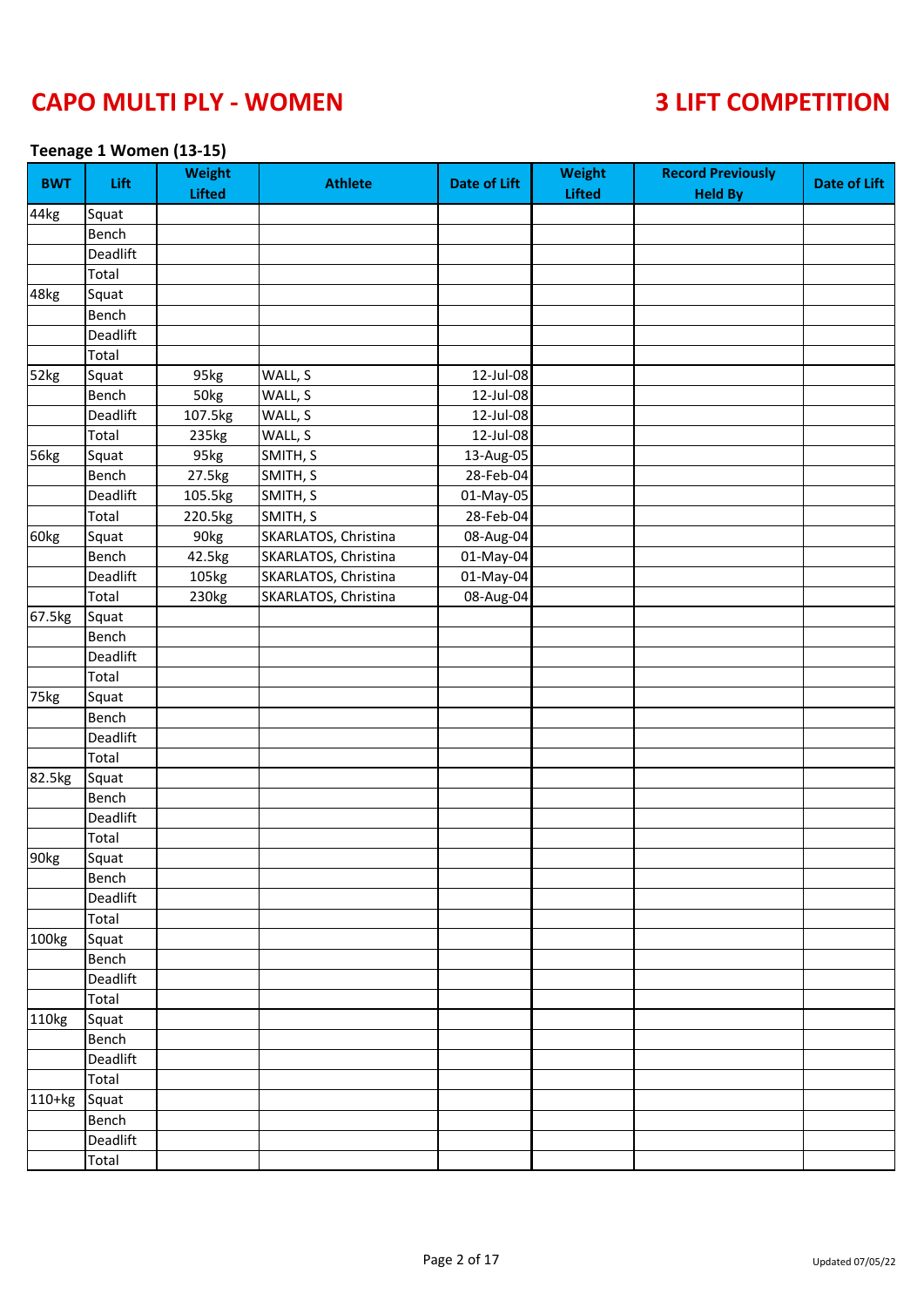### **Teenage 2 Women 16-17)**

| <b>BWT</b>        | Lift     | Weight<br><b>Lifted</b> | <b>Athlete</b> | <b>Date of Lift</b> | Weight<br><b>Lifted</b> | <b>Record Previously</b><br><b>Held By</b> | <b>Date of Lift</b> |
|-------------------|----------|-------------------------|----------------|---------------------|-------------------------|--------------------------------------------|---------------------|
| 44kg              | Squat    |                         |                |                     |                         |                                            |                     |
|                   | Bench    |                         |                |                     |                         |                                            |                     |
|                   | Deadlift |                         |                |                     |                         |                                            |                     |
|                   | Total    |                         |                |                     |                         |                                            |                     |
| 48kg              | Squat    |                         |                |                     |                         |                                            |                     |
|                   | Bench    |                         |                |                     |                         |                                            |                     |
|                   | Deadlift |                         |                |                     |                         |                                            |                     |
|                   | Total    |                         |                |                     |                         |                                            |                     |
| $\overline{52kg}$ | Squat    |                         |                |                     |                         |                                            |                     |
|                   | Bench    |                         |                |                     |                         |                                            |                     |
|                   | Deadlift |                         |                |                     |                         |                                            |                     |
|                   | Total    |                         |                |                     |                         |                                            |                     |
| 56kg              | Squat    |                         |                |                     |                         |                                            |                     |
|                   | Bench    |                         |                |                     |                         |                                            |                     |
|                   | Deadlift |                         |                |                     |                         |                                            |                     |
|                   | Total    |                         |                |                     |                         |                                            |                     |
| 60kg              | Squat    |                         |                |                     |                         |                                            |                     |
|                   | Bench    |                         |                |                     |                         |                                            |                     |
|                   | Deadlift |                         |                |                     |                         |                                            |                     |
|                   | Total    |                         |                |                     |                         |                                            |                     |
| 67.5kg            | Squat    |                         |                |                     |                         |                                            |                     |
|                   | Bench    |                         |                |                     |                         |                                            |                     |
|                   | Deadlift |                         |                |                     |                         |                                            |                     |
|                   | Total    |                         |                |                     |                         |                                            |                     |
| 75kg              | Squat    |                         |                |                     |                         |                                            |                     |
|                   | Bench    |                         |                |                     |                         |                                            |                     |
|                   | Deadlift |                         |                |                     |                         |                                            |                     |
|                   | Total    |                         |                |                     |                         |                                            |                     |
| 82.5kg            | Squat    | 95kg                    | MILLER, M      | 13-May-06           |                         |                                            |                     |
|                   | Bench    | 55kg                    | MILLER, M      | 13-May-06           |                         |                                            |                     |
|                   | Deadlift | 117.5kg                 | MILLER, M      | 28-Feb-04           |                         |                                            |                     |
|                   | Total    | 220kg                   | MILLER, M      | 28-Feb-04           |                         |                                            |                     |
| 90kg              | Squat    |                         |                |                     |                         |                                            |                     |
|                   | Bench    |                         |                |                     |                         |                                            |                     |
|                   | Deadlift |                         |                |                     |                         |                                            |                     |
|                   | Total    |                         |                |                     |                         |                                            |                     |
| 100kg             | Squat    |                         |                |                     |                         |                                            |                     |
|                   | Bench    |                         |                |                     |                         |                                            |                     |
|                   | Deadlift |                         |                |                     |                         |                                            |                     |
|                   | Total    |                         |                |                     |                         |                                            |                     |
| 110kg             | Squat    |                         |                |                     |                         |                                            |                     |
|                   | Bench    |                         |                |                     |                         |                                            |                     |
|                   | Deadlift |                         |                |                     |                         |                                            |                     |
|                   | Total    |                         |                |                     |                         |                                            |                     |
| 110+kg            | Squat    |                         |                |                     |                         |                                            |                     |
|                   | Bench    |                         |                |                     |                         |                                            |                     |
|                   | Deadlift |                         |                |                     |                         |                                            |                     |
|                   | Total    |                         |                |                     |                         |                                            |                     |
|                   |          |                         |                |                     |                         |                                            |                     |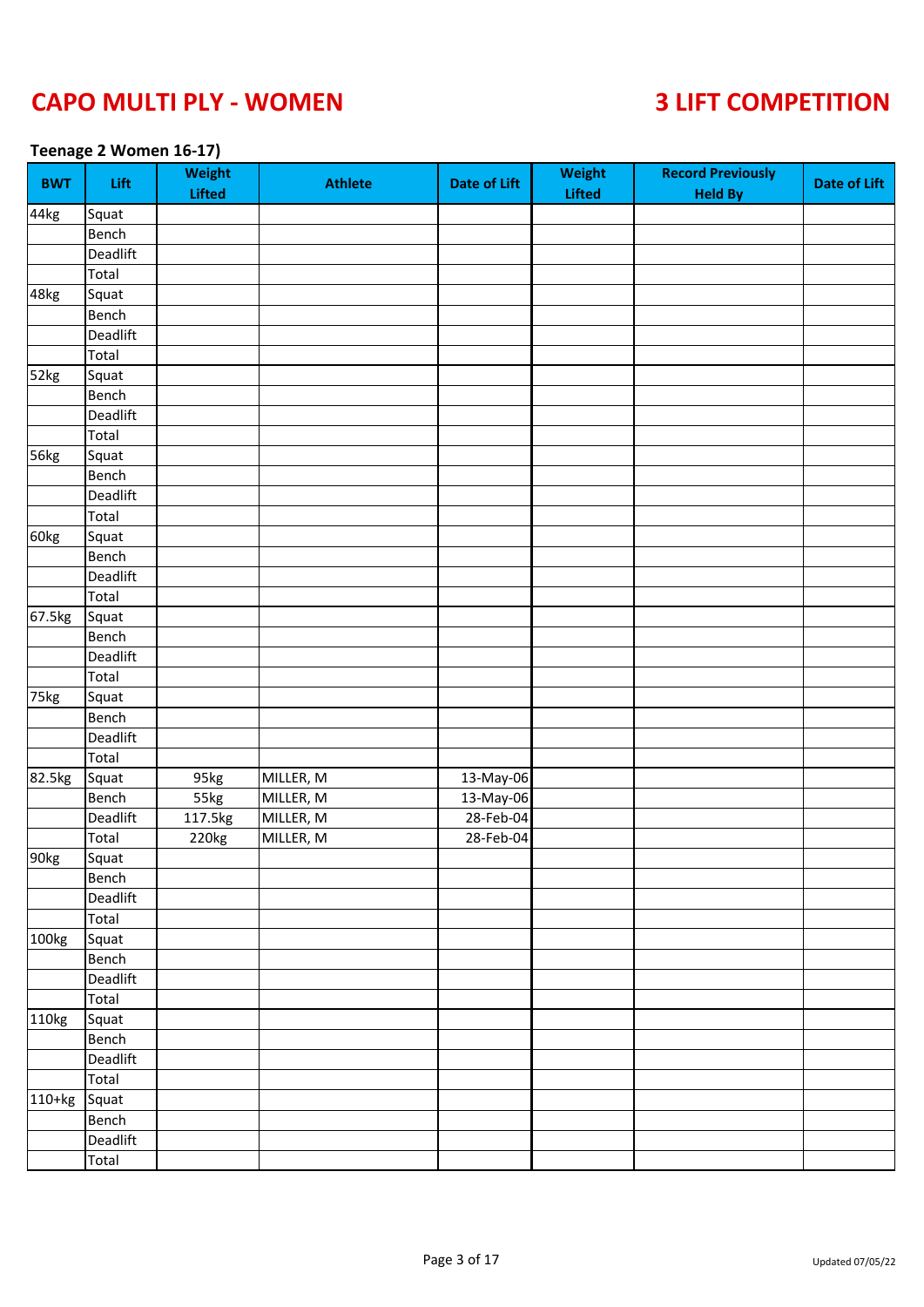### **Teenage 3 Women (18-19)**

| <b>BWT</b> | Lift     | <b>Weight</b><br><b>Lifted</b> | <b>Athlete</b> | <b>Date of Lift</b> | <b>Weight</b><br><b>Lifted</b> | <b>Record Previously</b><br><b>Held By</b> | <b>Date of Lift</b> |
|------------|----------|--------------------------------|----------------|---------------------|--------------------------------|--------------------------------------------|---------------------|
| 44kg       | Squat    |                                |                |                     |                                |                                            |                     |
|            | Bench    |                                |                |                     |                                |                                            |                     |
|            | Deadlift |                                |                |                     |                                |                                            |                     |
|            | Total    |                                |                |                     |                                |                                            |                     |
| 48kg       | Squat    |                                |                |                     |                                |                                            |                     |
|            | Bench    |                                |                |                     |                                |                                            |                     |
|            | Deadlift |                                |                |                     |                                |                                            |                     |
|            | Total    |                                |                |                     |                                |                                            |                     |
| 52kg       | Squat    |                                |                |                     |                                |                                            |                     |
|            | Bench    |                                |                |                     |                                |                                            |                     |
|            | Deadlift |                                |                |                     |                                |                                            |                     |
|            | Total    |                                |                |                     |                                |                                            |                     |
| 56kg       | Squat    |                                |                |                     |                                |                                            |                     |
|            | Bench    |                                |                |                     |                                |                                            |                     |
|            | Deadlift |                                |                |                     |                                |                                            |                     |
|            | Total    |                                |                |                     |                                |                                            |                     |
| 60kg       | Squat    |                                |                |                     |                                |                                            |                     |
|            | Bench    |                                |                |                     |                                |                                            |                     |
|            | Deadlift |                                |                |                     |                                |                                            |                     |
|            | Total    |                                |                |                     |                                |                                            |                     |
| 67.5kg     | Squat    | 82.5kg                         | MORMILE, G     | 04-Aug-07           |                                |                                            |                     |
|            | Bench    | 45kg                           | MORMILE, G     | 04-Aug-07           |                                |                                            |                     |
|            | Deadlift | 110kg                          | MORMILE, G     | 04-Aug-07           |                                |                                            |                     |
|            | Total    | 237.5kg                        | MORMILE, G     | 04-Aug-07           |                                |                                            |                     |
| 75kg       | Squat    |                                |                |                     |                                |                                            |                     |
|            | Bench    |                                |                |                     |                                |                                            |                     |
|            | Deadlift |                                |                |                     |                                |                                            |                     |
|            | Total    |                                |                |                     |                                |                                            |                     |
| 82.5kg     | Squat    | 117.5kg                        | SMITH, M       | 01-May-05           |                                |                                            |                     |
|            | Bench    | 62.5kg                         | SMITH, M       | 01-May-05           |                                |                                            |                     |
|            | Deadlift | 135kg                          | SMITH, M       | 01-May-05           |                                |                                            |                     |
|            | Total    | 315kg                          | SMITH, M       | 01-May-05           |                                |                                            |                     |
| 90kg       | Squat    | 120kg                          | VYAS, M        | 13-Aug-05           |                                |                                            |                     |
|            | Bench    | 65kg                           | VYAS, M        | 13-Aug-05           |                                |                                            |                     |
|            | Deadlift | 135kg                          | VYAS, M        | 13-Aug-05           |                                |                                            |                     |
|            | Total    | 320kg                          | VYAS, M        | 13-Aug-05           |                                |                                            |                     |
| 100kg      | Squat    |                                |                |                     |                                |                                            |                     |
|            | Bench    |                                |                |                     |                                |                                            |                     |
|            | Deadlift |                                |                |                     |                                |                                            |                     |
|            | Total    |                                |                |                     |                                |                                            |                     |
| 110kg      | Squat    |                                |                |                     |                                |                                            |                     |
|            | Bench    |                                |                |                     |                                |                                            |                     |
|            | Deadlift |                                |                |                     |                                |                                            |                     |
|            | Total    |                                |                |                     |                                |                                            |                     |
| 110+kg     | Squat    |                                |                |                     |                                |                                            |                     |
|            | Bench    |                                |                |                     |                                |                                            |                     |
|            | Deadlift |                                |                |                     |                                |                                            |                     |
|            | Total    |                                |                |                     |                                |                                            |                     |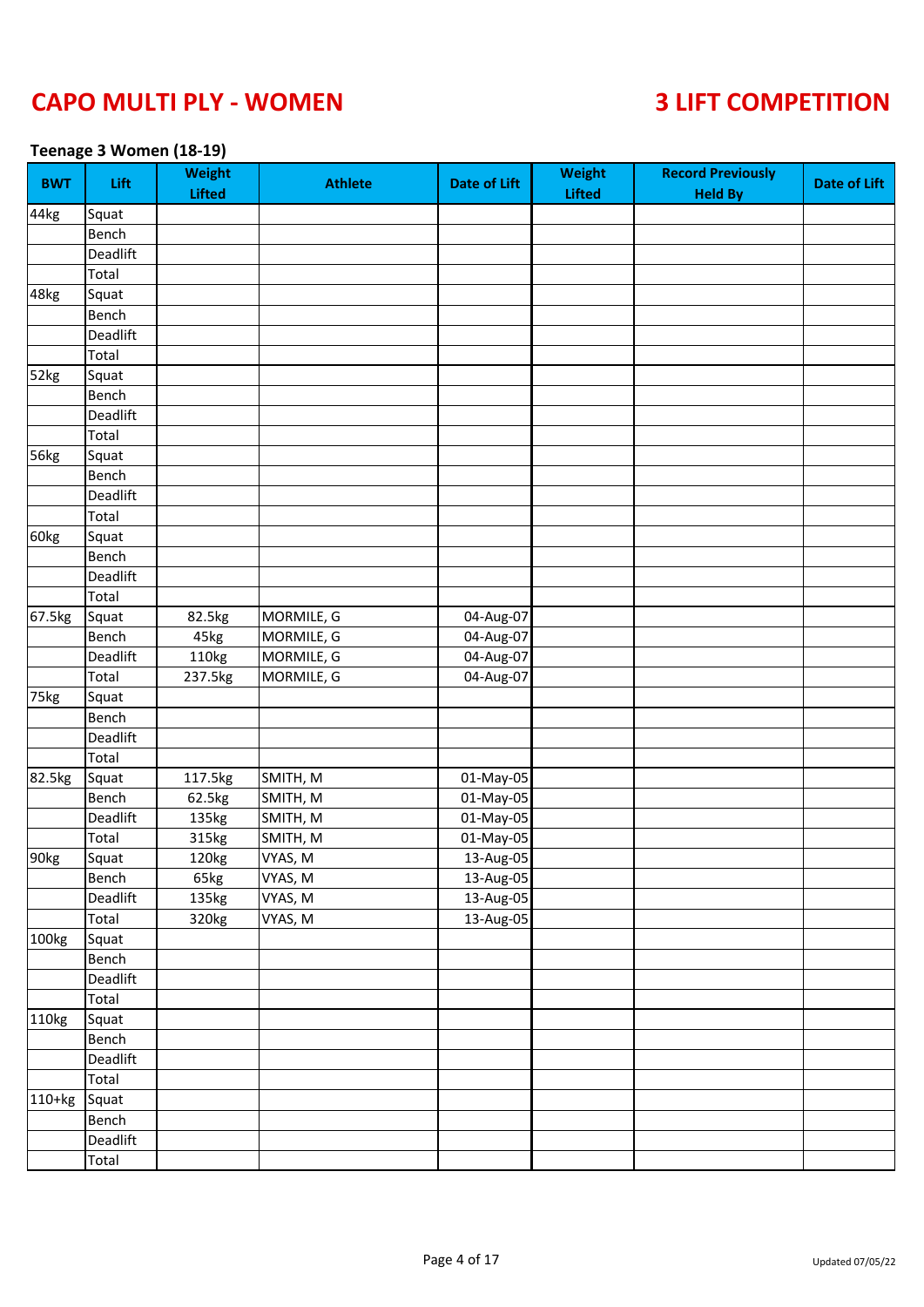### **Junior Women (20-23)**

| <b>BWT</b> | Lift     | <b>Weight</b><br><b>Lifted</b> | <b>Athlete</b> | <b>Date of Lift</b> | <b>Weight</b><br><b>Lifted</b> | <b>Record Previously</b><br><b>Held By</b> | <b>Date of Lift</b> |
|------------|----------|--------------------------------|----------------|---------------------|--------------------------------|--------------------------------------------|---------------------|
| 44kg       | Squat    | 65kg                           | WHITE, Marie   | 05-Aug-06           |                                |                                            |                     |
|            | Bench    | 40kg                           | WHITE, Marie   | 22-Mar-06           |                                |                                            |                     |
|            | Deadlift | 90kg                           | WHITE, Marie   | 22-Mar-06           |                                |                                            |                     |
|            | Total    | 192.5kg                        | WHITE, Marie   | 22-Mar-06           |                                |                                            |                     |
| 48kg       | Squat    |                                |                |                     |                                |                                            |                     |
|            | Bench    | 65kg                           | WEIR, Yolandie | 09-Sep-09           |                                |                                            |                     |
|            | Deadlift |                                |                |                     |                                |                                            |                     |
|            | Total    |                                |                |                     |                                |                                            |                     |
| 52kg       | Squat    |                                |                |                     |                                |                                            |                     |
|            | Bench    |                                |                |                     |                                |                                            |                     |
|            | Deadlift |                                |                |                     |                                |                                            |                     |
|            | Total    |                                |                |                     |                                |                                            |                     |
| 56kg       | Squat    |                                |                |                     |                                |                                            |                     |
|            | Bench    |                                |                |                     |                                |                                            |                     |
|            | Deadlift |                                |                |                     |                                |                                            |                     |
|            | Total    |                                |                |                     |                                |                                            |                     |
| 60kg       | Squat    |                                |                |                     |                                |                                            |                     |
|            | Bench    |                                |                |                     |                                |                                            |                     |
|            | Deadlift |                                |                |                     |                                |                                            |                     |
|            | Total    |                                |                |                     |                                |                                            |                     |
| 67.5kg     | Squat    |                                |                |                     |                                |                                            |                     |
|            | Bench    |                                |                |                     |                                |                                            |                     |
|            | Deadlift | 130kg                          | MORMILE, G     | 19-Apr-09           |                                |                                            |                     |
|            | Total    |                                |                |                     |                                |                                            |                     |
| 75kg       | Squat    |                                |                |                     |                                |                                            |                     |
|            | Bench    |                                |                |                     |                                |                                            |                     |
|            | Deadlift |                                |                |                     |                                |                                            |                     |
|            | Total    |                                |                |                     |                                |                                            |                     |
| 82.5kg     | Squat    |                                |                |                     |                                |                                            |                     |
|            | Bench    |                                |                |                     |                                |                                            |                     |
|            | Deadlift |                                |                |                     |                                |                                            |                     |
|            | Total    |                                |                |                     |                                |                                            |                     |
| 90kg       | Squat    |                                |                |                     |                                |                                            |                     |
|            | Bench    |                                |                |                     |                                |                                            |                     |
|            | Deadlift |                                |                |                     |                                |                                            |                     |
|            | Total    |                                |                |                     |                                |                                            |                     |
| 100kg      | Squat    |                                |                |                     |                                |                                            |                     |
|            | Bench    |                                |                |                     |                                |                                            |                     |
|            | Deadlift |                                |                |                     |                                |                                            |                     |
|            | Total    |                                |                |                     |                                |                                            |                     |
| 110kg      | Squat    |                                |                |                     |                                |                                            |                     |
|            | Bench    |                                |                |                     |                                |                                            |                     |
|            | Deadlift |                                |                |                     |                                |                                            |                     |
|            | Total    |                                |                |                     |                                |                                            |                     |
| 110+kg     | Squat    |                                |                |                     |                                |                                            |                     |
|            | Bench    |                                |                |                     |                                |                                            |                     |
|            | Deadlift |                                |                |                     |                                |                                            |                     |
|            | Total    |                                |                |                     |                                |                                            |                     |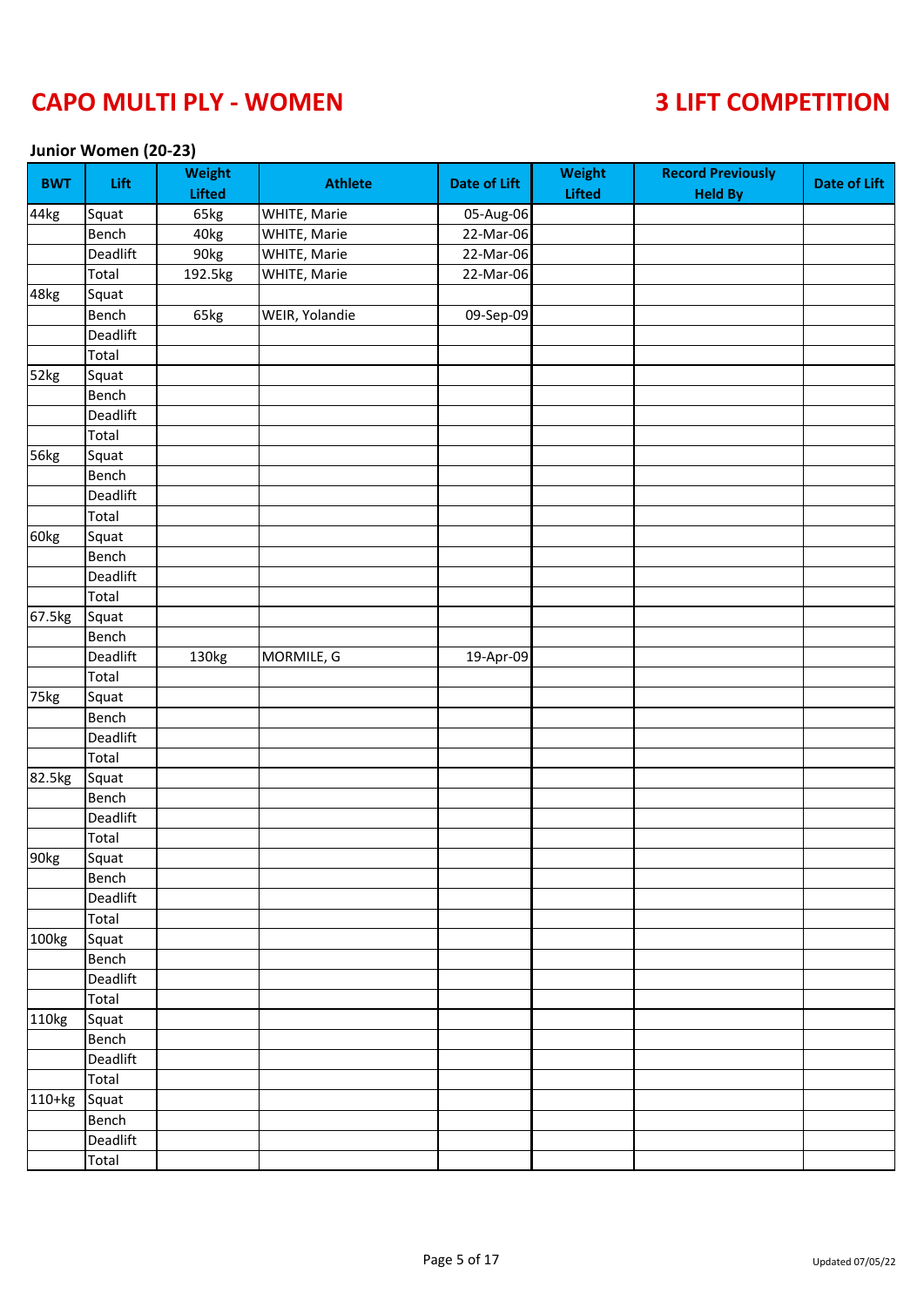### **Senior Women (24-32)**

| <b>BWT</b> | Lift     | <b>Weight</b><br><b>Lifted</b> | <b>Athlete</b>    | <b>Date of Lift</b> | <b>Weight</b><br><b>Lifted</b> | <b>Record Previously</b><br><b>Held By</b> | <b>Date of Lift</b> |
|------------|----------|--------------------------------|-------------------|---------------------|--------------------------------|--------------------------------------------|---------------------|
| 44kg       | Squat    |                                |                   |                     |                                |                                            |                     |
|            | Bench    |                                |                   |                     |                                |                                            |                     |
|            | Deadlift |                                |                   |                     |                                |                                            |                     |
|            | Total    |                                |                   |                     |                                |                                            |                     |
| 48kg       | Squat    | 115kg                          | WEIR, Yolandie    | 05-May-13           | 110kg                          | COLLIVER, T                                | 09-May-04           |
|            | Bench    | 85kg                           | WEIR, Yolandie    | 05-May-13           |                                |                                            |                     |
|            | Deadlift | 140kg                          | WEIR, Yolandie    | 05-May-13           | 120kg                          | COLLIVER, T                                | 03-Aug-03           |
|            | Total    | 340kg                          | WEIR, Yolandie    | 05-May-13           | 280kg                          | COLLIVER, T                                | 09-May-04           |
| 52kg       | Squat    |                                |                   |                     |                                |                                            |                     |
|            | Bench    |                                |                   |                     |                                |                                            |                     |
|            | Deadlift |                                |                   |                     |                                |                                            |                     |
|            | Total    |                                |                   |                     |                                |                                            |                     |
| 56kg       | Squat    |                                |                   |                     |                                |                                            |                     |
|            | Bench    |                                |                   |                     |                                |                                            |                     |
|            | Deadlift |                                |                   |                     |                                |                                            |                     |
|            | Total    |                                |                   |                     |                                |                                            |                     |
| 60kg       | Squat    | 140kg                          | MARTIN, Sinead    | 25-Apr-21           | 125kg                          | HODGES, Rebecca                            | 31-May-15           |
|            | Bench    | 66kg                           | WILLIAMS, V       | 02-May-10           |                                |                                            |                     |
|            | Deadlift | 142.5kg                        | MARTIN, Sinead    | 25-Apr-21           | 140kg                          | HODGES, Rebecca                            | 31-May-15           |
|            | Total    | 340 <sub>kg</sub>              | MARTIN, Sinead    | 25-Apr-21           | 330kg                          | HODGES, Rebecca                            | 31-May-15           |
| 67.5kg     | Squat    | 215kg                          | ASHLEIGH, Lauren  | 11-Nov-18           | 150kg                          | HODGES, Rebecca                            | 14-Aug-15           |
|            | Bench    | 110kg                          | ASHLEIGH, Lauren  | 11-Nov-18           | 75kg                           | HODGES, Rebecca                            | 14-Aug-15           |
|            | Deadlift | 180kg                          | ASHLEIGH, Lauren  | 11-Nov-18           | 140kg                          | HODGES, Rebecca                            | 14-Aug-15           |
|            | Total    | 505kg                          | ASHLEIGH, Lauren  | 11-Nov-18           | 365kg                          | HODGES, Rebecca                            | 14-Aug-15           |
| 75kg       | Squat    | 175kg                          | MITCHELL, Jo      | 20-Apr-09           |                                |                                            |                     |
|            | Bench    | 110kg                          | MITCHELL, Jo      | 09-Aug-09           |                                |                                            |                     |
|            | Deadlift | 175kg                          | DINAKIS, Freda    | 03-Aug-03           |                                |                                            |                     |
|            | Total    | 437.5kg                        | MITCHELL, Jo      | 09-Aug-09           |                                |                                            |                     |
| 82.5kg     | Squat    | 105kg                          | BALDACCHINO, Mel  | 25-Apr-21           |                                |                                            |                     |
|            | Bench    | 60kg                           | BALDACCHINO, Mel  | 25-Apr-21           |                                |                                            |                     |
|            | Deadlift | 122.5kg                        | BALDACCHINO, Mel  | 25-Apr-21           |                                |                                            |                     |
|            | Total    | 285kg                          | BALDACCHINO, Mel  | 25-Apr-21           |                                |                                            |                     |
| 90kg       | Squat    |                                |                   |                     |                                |                                            |                     |
|            | Bench    | 90kg                           | COWAN, Vicki      | 27-Oct-04           |                                |                                            |                     |
|            | Deadlift |                                |                   |                     |                                |                                            |                     |
|            | Total    |                                |                   |                     |                                |                                            |                     |
| 100kg      | Squat    |                                |                   |                     |                                |                                            |                     |
|            | Bench    |                                |                   |                     |                                |                                            |                     |
|            | Deadlift |                                |                   |                     |                                |                                            |                     |
|            | Total    |                                |                   |                     |                                |                                            |                     |
| 110kg      | Squat    |                                |                   |                     |                                |                                            |                     |
|            | Bench    |                                |                   |                     |                                |                                            |                     |
|            | Deadlift |                                |                   |                     |                                |                                            |                     |
|            | Total    |                                |                   |                     |                                |                                            |                     |
| $110+kg$   | Squat    | 182.5kg                        | DAVIDSON, Heather | 16-Nov-14           | 177.5kg                        | DAVIDSON, Heather                          | 02-Aug-14           |
|            | Bench    | 147.5kg                        | DAVIDSON, Heather | 16-Nov-14           | 145kg                          | DAVIDSON, Heather                          | 02-Aug-14           |
|            | Deadlift | 137.5kg                        | DAVIDSON, Heather | 16-Nov-14           | 130kg                          | DAVIDSON, Heather                          | 02-Aug-14           |
|            | Total    | 467.5kg                        | DAVIDSON, Heather | 16-Nov-14           | 452.5kg                        | DAVIDSON, Heather                          | 02-Aug-14           |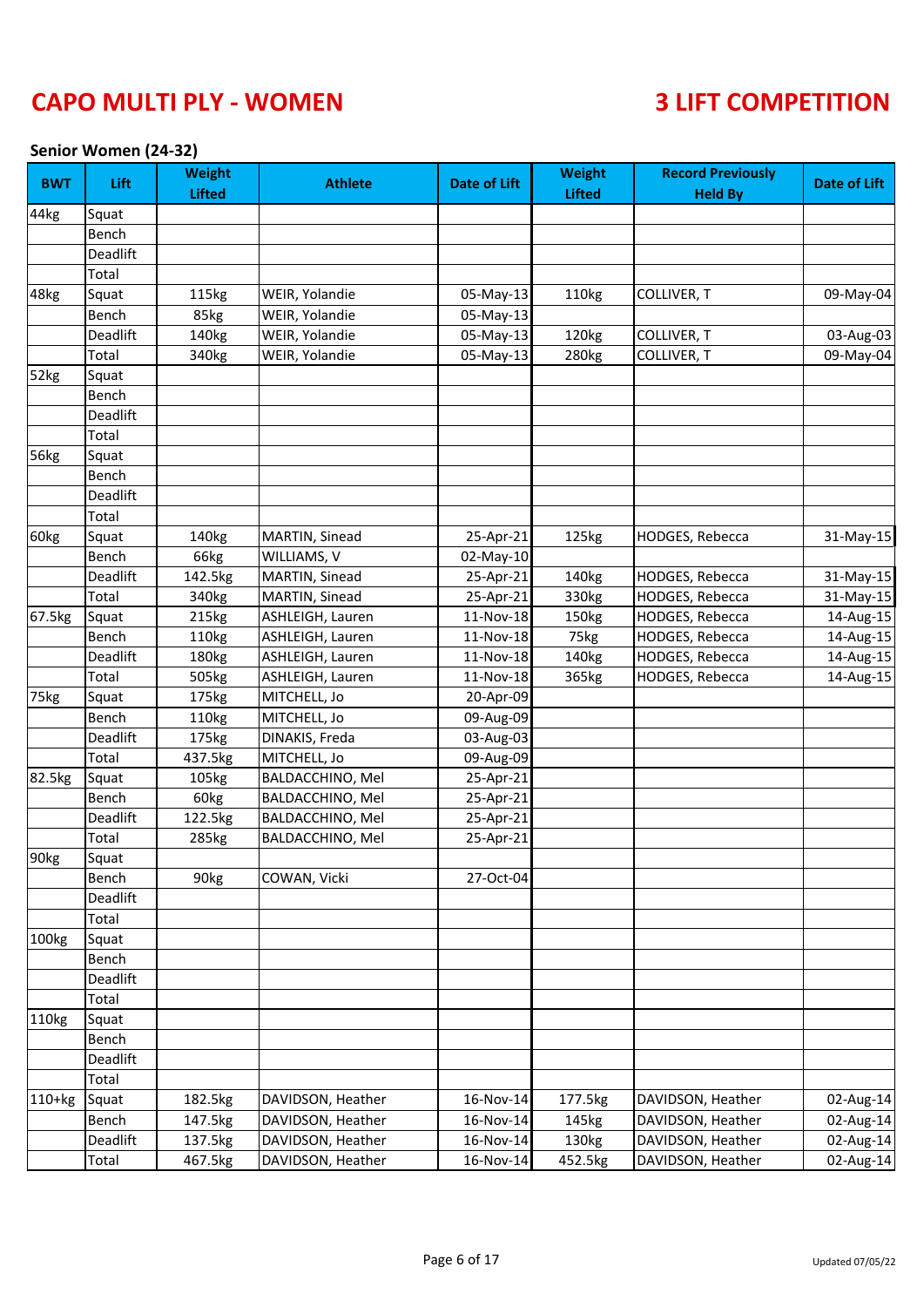### **Sub Master Women (33-39)**

| <b>BWT</b> | Lift            | <b>Weight</b><br><b>Lifted</b> | <b>Athlete</b>            | <b>Date of Lift</b> | <b>Weight</b><br><b>Lifted</b> | <b>Record Previously</b><br><b>Held By</b> | <b>Date of Lift</b> |
|------------|-----------------|--------------------------------|---------------------------|---------------------|--------------------------------|--------------------------------------------|---------------------|
| 44kg       | Squat           |                                |                           |                     |                                |                                            |                     |
|            | Bench           |                                |                           |                     |                                |                                            |                     |
|            | Deadlift        |                                |                           |                     |                                |                                            |                     |
|            | Total           |                                |                           |                     |                                |                                            |                     |
| 48kg       | Squat           | 115kg                          | COLLIVER, Tegan           | 13-Aug-05           |                                |                                            |                     |
|            | Bench           | 57.5kg                         | COLLIVER, Tegan           | 23-Apr-05           |                                |                                            |                     |
|            | <b>Deadlift</b> | 132.5kg                        | COLLIVER, Tegan           | 13-Aug-05           |                                |                                            |                     |
|            | Total           | 305kg                          | COLLIVER, Tegan           | 13-Aug-05           |                                |                                            |                     |
| 52kg       | Squat           | 105kg                          | COLLIVER-MURRAY, T        | 30-Apr-06           |                                |                                            |                     |
|            | Bench           | 53kg                           | COLLIVER-MURRAY, T        | 30-Apr-06           |                                |                                            |                     |
|            | Deadlift        | 125kg                          | <b>COLLIVER-MURRAY, T</b> | 30-Apr-06           |                                |                                            |                     |
|            | Total           | 282.5kg                        | COLLIVER-MURRAY, T        | 30-Apr-06           |                                |                                            |                     |
| 56kg       | Squat           | 147.5kg                        | VU-DUY, Louise            | 09-Aug-09           |                                |                                            |                     |
|            | Bench           | 75kg                           | <b>VU-DUY, Louise</b>     | 16-May-10           |                                |                                            |                     |
|            | Deadlift        | 147.5kg                        | VU-DUY, Louise            | 14-Aug-10           |                                |                                            |                     |
|            | Total           | 365kg                          | VU-DUY, Louise            | 16-May-10           |                                |                                            |                     |
| 60kg       | Squat           |                                |                           |                     |                                |                                            |                     |
|            | Bench           |                                |                           |                     |                                |                                            |                     |
|            | Deadlift        |                                |                           |                     |                                |                                            |                     |
|            | Total           |                                |                           |                     |                                |                                            |                     |
| 67.5kg     | Squat           | 137.5kg                        | HODGES, Rebecca           | 29-May-16           |                                |                                            |                     |
|            | Bench           | 75kg                           | HODGES, Rebecca           | 29-May-16           |                                |                                            |                     |
|            | Deadlift        | 140kg                          | HODGES, Rebecca           | 29-May-16           |                                |                                            |                     |
|            | Total           | 352.5kg                        | <b>HODGES, Rebecca</b>    | 29-May-16           |                                |                                            |                     |
| 75kg       | Squat           | 170kg                          | REID, Alyce               | 30-Apr-22           |                                |                                            |                     |
|            | Bench           | 105kg                          | REID, Alyce               | 30-Apr-22           |                                |                                            |                     |
|            | Deadlift        | 160kg                          | REID, Alyce               | 30-Apr-22           |                                |                                            |                     |
|            | Total           | 435kg                          | REID, Alyce               | 30-Apr-22           |                                |                                            |                     |
| 82.5kg     | Squat           | 190kg                          | <b>GURNEY, Therese</b>    | 14-Aug-10           |                                |                                            |                     |
|            | Bench           | 110kg                          | WULFF, Terri-Leigh        | 03-Aug-03           |                                |                                            |                     |
|            | Deadlift        | 197.5kg                        | WULFF, Terri-Leigh        | 03-Aug-03           |                                |                                            |                     |
|            | Total           | 435kg                          | WULFF, Terri-Leigh        | 03-Aug-03           |                                |                                            |                     |
| 90kg       | Squat           |                                |                           |                     |                                |                                            |                     |
|            | Bench           |                                |                           |                     |                                |                                            |                     |
|            | Deadlift        |                                |                           |                     |                                |                                            |                     |
|            | Total           |                                |                           |                     |                                |                                            |                     |
| 100kg      | Squat           |                                |                           |                     |                                |                                            |                     |
|            | Bench           |                                |                           |                     |                                |                                            |                     |
|            | Deadlift        |                                |                           |                     |                                |                                            |                     |
|            | Total           |                                |                           |                     |                                |                                            |                     |
| 110kg      | Squat           |                                |                           |                     |                                |                                            |                     |
|            | Bench           |                                |                           |                     |                                |                                            |                     |
|            | Deadlift        |                                |                           |                     |                                |                                            |                     |
|            | Total           |                                |                           |                     |                                |                                            |                     |
| 110+kg     | Squat           | 305kg                          | DAVIDSON, Heather         | 11-Nov-18           | 230kg                          | DAVIDSON, Heather                          | 27-Aug-16           |
|            | Bench           | 155kg                          | DAVIDSON, Heather         | 11-Nov-18           | 145kg                          | DAVIDSON, Heather                          | 27-Aug-16           |
|            | Deadlift        | 200 <sub>kg</sub>              | DAVIDSON, Heather         | 11-Nov-18           | 180kg                          | COWAN, V                                   | 13-Aug-05           |
|            | Total           | 660kg                          | DAVIDSON, Heather         | 11-Nov-18           | 547.5kg                        | DAVIDSON, Heather                          | 27-Aug-16           |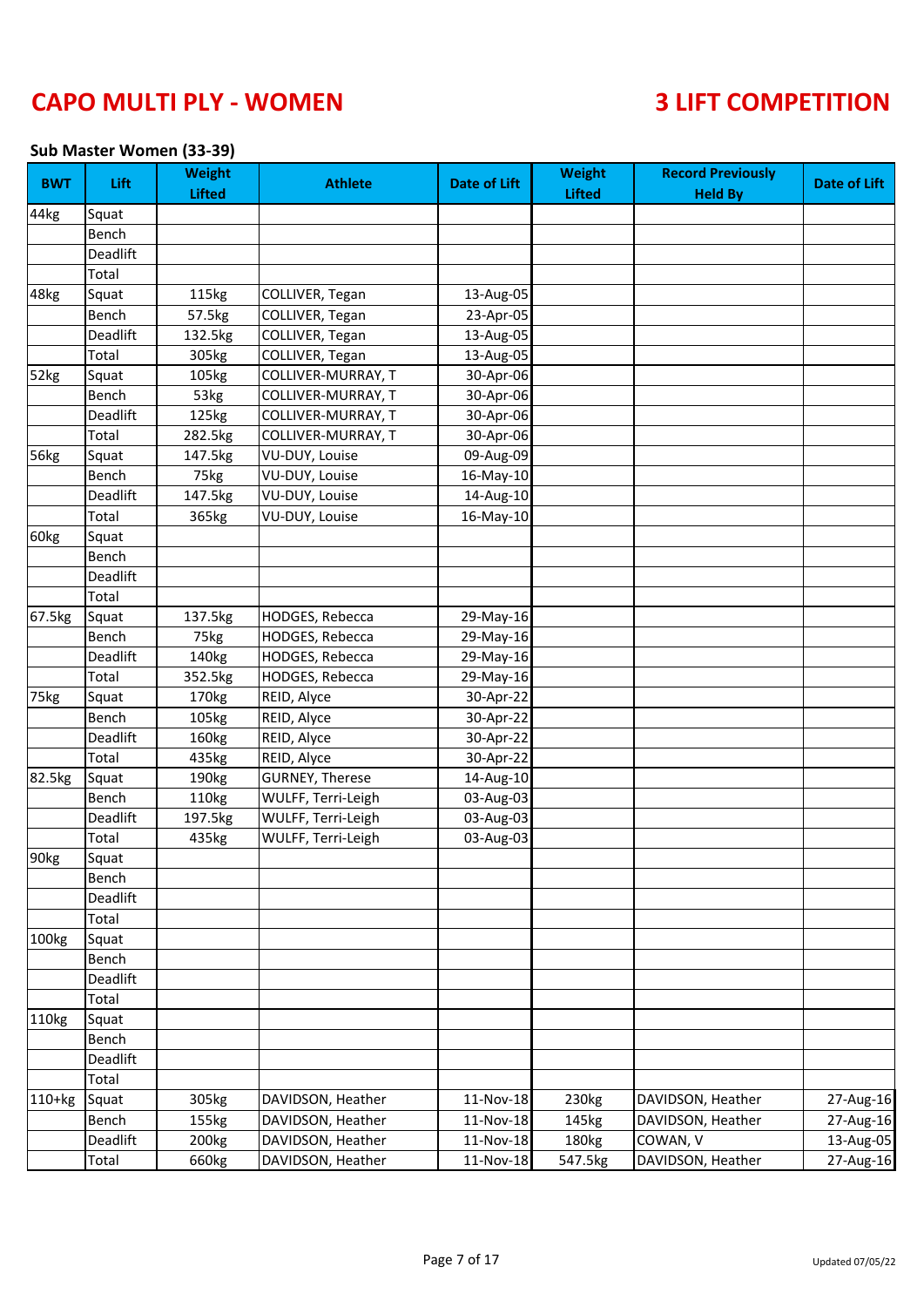### **Masters 1 Women (40-44)**

| <b>BWT</b> | Lift     | <b>Weight</b><br><b>Lifted</b> | <b>Athlete</b>      | <b>Date of Lift</b>     | <b>Weight</b><br><b>Lifted</b> | <b>Record Previously</b><br><b>Held By</b> | <b>Date of Lift</b> |
|------------|----------|--------------------------------|---------------------|-------------------------|--------------------------------|--------------------------------------------|---------------------|
| 44kg       | Squat    |                                |                     |                         |                                |                                            |                     |
|            | Bench    |                                |                     |                         |                                |                                            |                     |
|            | Deadlift |                                |                     |                         |                                |                                            |                     |
|            | Total    |                                |                     |                         |                                |                                            |                     |
| 48kg       | Squat    | 95kg                           | MANNING, Teresa     | 08-Aug-04               |                                |                                            |                     |
|            | Bench    | 78kg                           | MANNING, Teresa     | 08-Aug-04               |                                |                                            |                     |
|            | Deadlift | 130kg                          | MANNING, Teresa     | 08-Aug-04               |                                |                                            |                     |
|            | Total    | 302.5kg                        | MANNING, Teresa     | 08-Aug-04               |                                |                                            |                     |
| 52kg       | Squat    |                                |                     |                         |                                |                                            |                     |
|            | Bench    | 75kg                           | MANNING, Teresa     | 24-Apr-04               |                                |                                            |                     |
|            | Deadlift |                                |                     |                         |                                |                                            |                     |
|            | Total    |                                |                     |                         |                                |                                            |                     |
| 56kg       | Squat    |                                |                     |                         |                                |                                            |                     |
|            | Bench    |                                |                     |                         |                                |                                            |                     |
|            | Deadlift |                                |                     |                         |                                |                                            |                     |
|            | Total    |                                |                     |                         |                                |                                            |                     |
| 60kg       | Squat    |                                |                     |                         |                                |                                            |                     |
|            | Bench    |                                |                     |                         |                                |                                            |                     |
|            | Deadlift |                                |                     |                         |                                |                                            |                     |
|            | Total    |                                |                     |                         |                                |                                            |                     |
| 67.5kg     | Squat    | 150kg                          | TORY, Rebecca       | 30-Apr-22               |                                |                                            |                     |
|            | Bench    | 100kg                          | TORY, Rebecca       | 30-Apr-22               |                                |                                            |                     |
|            | Deadlift | 150kg                          | TORY, Rebecca       | 30-Apr-22               |                                |                                            |                     |
|            | Total    | 400kg                          | TORY, Rebecca       | 30-Apr-22               |                                |                                            |                     |
| 75kg       | Squat    | 180kg                          | <b>BARBA, Marie</b> | 04-Oct-08               |                                |                                            |                     |
|            | Bench    | 99.5kg                         | BARBA, Marie        | 04-Oct-08               |                                |                                            |                     |
|            | Deadlift | 175kg                          | BARBA, Marie        | 04-Oct-08               |                                |                                            |                     |
|            | Total    | 452.5kg                        | BARBA, Marie        | 04-Oct-08               |                                |                                            |                     |
| 82.5kg     | Squat    | 140kg                          | TITUS, Cecilia      | 30-Mar-03               |                                |                                            |                     |
|            | Bench    | 92.5kg                         | TITUS, Cecilia      | 30-Mar-03               |                                |                                            |                     |
|            | Deadlift | 190kg                          | TITUS, Cecilia      | 30-Mar-03               |                                |                                            |                     |
|            | Total    | 422.5kg                        | TITUS, Cecilia      | 30-Mar-03               |                                |                                            |                     |
| 90kg       | Squat    | 120kg                          | PENGALLY, K         | $\overline{24}$ -Apr-04 |                                |                                            |                     |
|            | Bench    | 65kg                           | PENGALLY, K         | 24-Apr-04               |                                |                                            |                     |
|            | Deadlift | 142.5kg                        | PENGALLY, K         | 24-Apr-04               |                                |                                            |                     |
|            | Total    | 317.5kg                        | PENGALLY, K         | 24-Apr-04               |                                |                                            |                     |
| 100kg      | Squat    |                                |                     |                         |                                |                                            |                     |
|            | Bench    |                                |                     |                         |                                |                                            |                     |
|            | Deadlift |                                |                     |                         |                                |                                            |                     |
|            | Total    |                                |                     |                         |                                |                                            |                     |
| 110kg      | Squat    |                                |                     |                         |                                |                                            |                     |
|            | Bench    |                                |                     |                         |                                |                                            |                     |
|            | Deadlift |                                |                     |                         |                                |                                            |                     |
|            | Total    |                                |                     |                         |                                |                                            |                     |
| $110+kg$   | Squat    |                                |                     |                         |                                |                                            |                     |
|            | Bench    |                                |                     |                         |                                |                                            |                     |
|            | Deadlift |                                |                     |                         |                                |                                            |                     |
|            | Total    |                                |                     |                         |                                |                                            |                     |
|            |          |                                |                     |                         |                                |                                            |                     |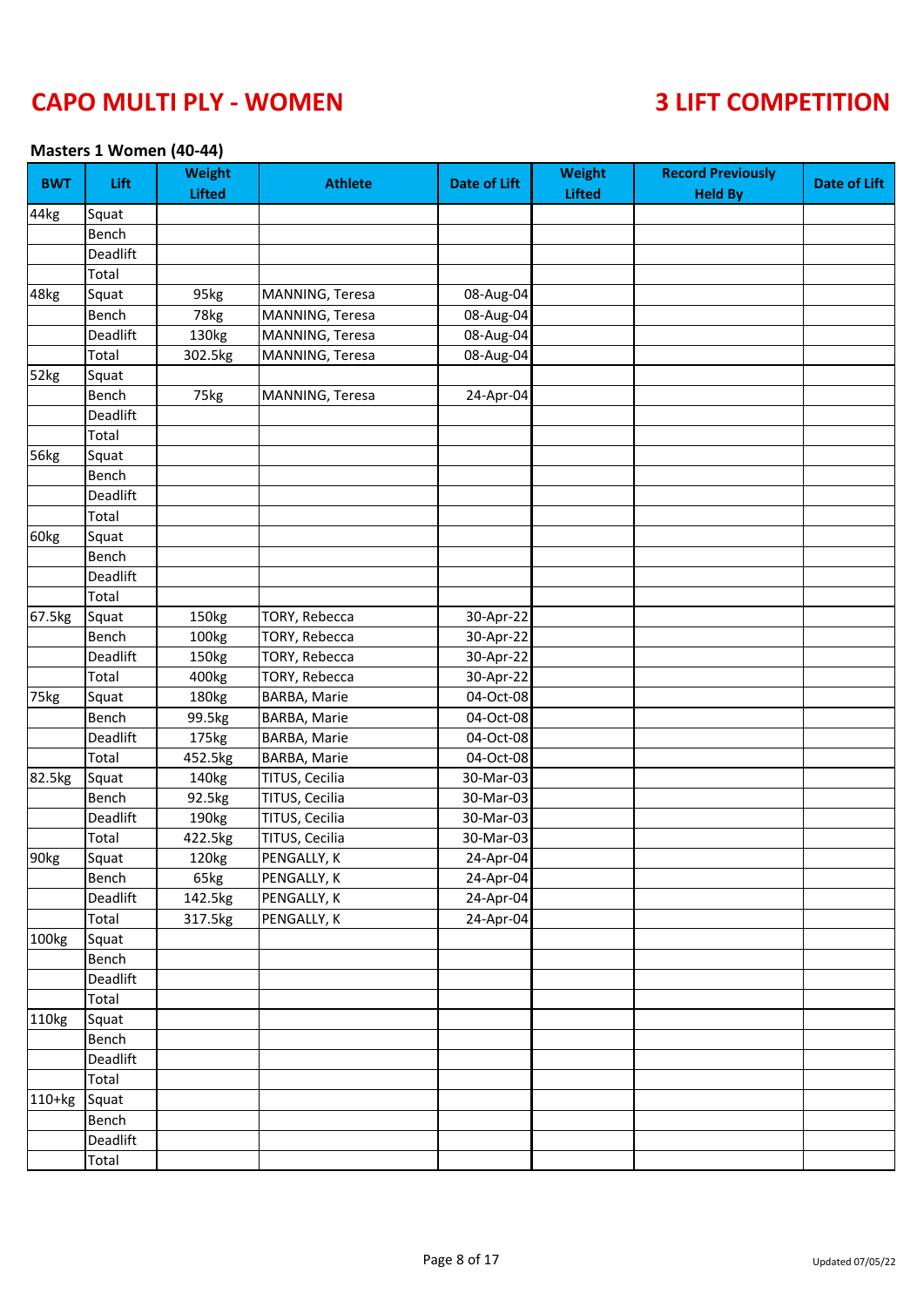### **Masters 2 Women (45-49)**

| <b>BWT</b> | Lift     | <b>Weight</b><br><b>Lifted</b> | <b>Athlete</b>  | <b>Date of Lift</b>     | <b>Weight</b><br><b>Lifted</b> | <b>Record Previously</b><br><b>Held By</b> | <b>Date of Lift</b> |
|------------|----------|--------------------------------|-----------------|-------------------------|--------------------------------|--------------------------------------------|---------------------|
| 44kg       | Squat    |                                |                 |                         |                                |                                            |                     |
|            | Bench    |                                |                 |                         |                                |                                            |                     |
|            | Deadlift |                                |                 |                         |                                |                                            |                     |
|            | Total    |                                |                 |                         |                                |                                            |                     |
| 48kg       | Squat    | 100kg                          | MANNING, Teresa | 05-Aug-06               |                                |                                            |                     |
|            | Bench    | 70kg                           | MANNING, Teresa | 05-Aug-06               |                                |                                            |                     |
|            | Deadlift | 127.5kg                        | MANNING, Teresa | 05-Aug-06               |                                |                                            |                     |
|            | Total    | 297.5kg                        | MANNING, Teresa | 05-Aug-06               |                                |                                            |                     |
| 52kg       | Squat    | 125kg                          | WIER, Coralie   | 14-Aug-10               |                                |                                            |                     |
|            | Bench    | 80kg                           | WIER, Coralie   | 14-Aug-10               |                                |                                            |                     |
|            | Deadlift | 155kg                          | WIER, Coralie   | 14-Aug-10               |                                |                                            |                     |
|            | Total    | 360kg                          | WIER, Coralie   | 14-Aug-10               |                                |                                            |                     |
| 56kg       | Squat    | 105kg                          | WIER, Coralie   | 10-May-08               |                                |                                            |                     |
|            | Bench    | 70kg                           | WIER, Coralie   | 10-May-08               |                                |                                            |                     |
|            | Deadlift | 152.5kg                        | GIGLIA, Jackie  | $\overline{0}$ 4-Oct-08 |                                |                                            |                     |
|            | Total    | 327.5kg                        | GIGLIA, Jackie  | 04-Oct-08               |                                |                                            |                     |
| 60kg       | Squat    |                                |                 |                         |                                |                                            |                     |
|            | Bench    |                                |                 |                         |                                |                                            |                     |
|            | Deadlift |                                |                 |                         |                                |                                            |                     |
|            | Total    |                                |                 |                         |                                |                                            |                     |
| 67.5kg     | Squat    |                                |                 |                         |                                |                                            |                     |
|            | Bench    |                                |                 |                         |                                |                                            |                     |
|            | Deadlift |                                |                 |                         |                                |                                            |                     |
|            | Total    |                                |                 |                         |                                |                                            |                     |
| 75kg       | Squat    |                                |                 |                         |                                |                                            |                     |
|            | Bench    |                                |                 |                         |                                |                                            |                     |
|            | Deadlift |                                |                 |                         |                                |                                            |                     |
|            | Total    |                                |                 |                         |                                |                                            |                     |
| 82.5kg     | Squat    | 105kg                          | SMITH, S        | 13-Aug-05               |                                |                                            |                     |
|            | Bench    | 60kg                           | SMITH, S        | $\overline{13}$ -Aug-05 |                                |                                            |                     |
|            | Deadlift | 140kg                          | SMITH, S        | 13-Aug-05               |                                |                                            |                     |
|            | Total    | 305kg                          | SMITH, S        | 13-Aug-05               |                                |                                            |                     |
| 90kg       | Squat    |                                |                 |                         |                                |                                            |                     |
|            | Bench    |                                |                 |                         |                                |                                            |                     |
|            | Deadlift |                                |                 |                         |                                |                                            |                     |
|            | Total    |                                |                 |                         |                                |                                            |                     |
| 100kg      | Squat    |                                |                 |                         |                                |                                            |                     |
|            | Bench    |                                |                 |                         |                                |                                            |                     |
|            | Deadlift |                                |                 |                         |                                |                                            |                     |
|            | Total    |                                |                 |                         |                                |                                            |                     |
| 110kg      | Squat    |                                |                 |                         |                                |                                            |                     |
|            | Bench    |                                |                 |                         |                                |                                            |                     |
|            | Deadlift |                                |                 |                         |                                |                                            |                     |
|            | Total    |                                |                 |                         |                                |                                            |                     |
| $110+kg$   | Squat    |                                |                 |                         |                                |                                            |                     |
|            | Bench    |                                |                 |                         |                                |                                            |                     |
|            | Deadlift |                                |                 |                         |                                |                                            |                     |
|            | Total    |                                |                 |                         |                                |                                            |                     |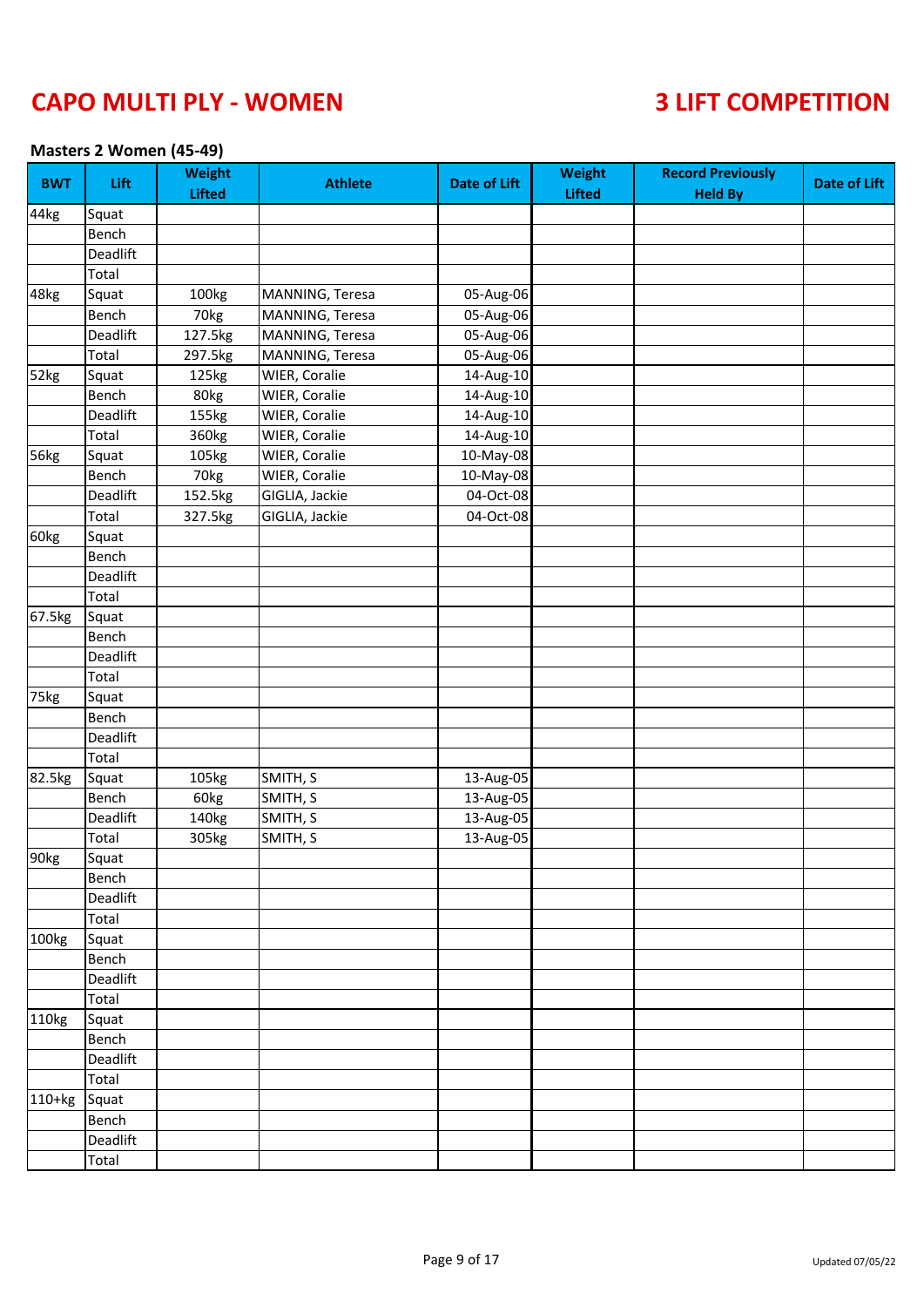### **Masters 3 Women (50-54)**

| <b>BWT</b> | Lift     | <b>Weight</b><br><b>Lifted</b> | <b>Athlete</b>   | <b>Date of Lift</b> | Weight<br><b>Lifted</b> | <b>Record Previously</b><br><b>Held By</b> | <b>Date of Lift</b> |
|------------|----------|--------------------------------|------------------|---------------------|-------------------------|--------------------------------------------|---------------------|
| 44kg       | Squat    |                                |                  |                     |                         |                                            |                     |
|            | Bench    |                                |                  |                     |                         |                                            |                     |
|            | Deadlift |                                |                  |                     |                         |                                            |                     |
|            | Total    |                                |                  |                     |                         |                                            |                     |
| 48kg       | Squat    |                                |                  |                     |                         |                                            |                     |
|            | Bench    |                                |                  |                     |                         |                                            |                     |
|            | Deadlift |                                |                  |                     |                         |                                            |                     |
|            | Total    |                                |                  |                     |                         |                                            |                     |
| 52kg       | Squat    | 120kg                          | WIER, Coralie    | 12-May-12           |                         |                                            |                     |
|            | Bench    | 105kg                          | WIER, Coralie    | 10-Aug-13           |                         |                                            |                     |
|            | Deadlift | 170kg                          | WIER, Coralie    | 11-May-13           |                         |                                            |                     |
|            | Total    | 410kg                          | WIER, Coralie    | $11-May-13$         |                         |                                            |                     |
| 56kg       | Squat    |                                |                  |                     |                         |                                            |                     |
|            | Bench    |                                |                  |                     |                         |                                            |                     |
|            | Deadlift |                                |                  |                     |                         |                                            |                     |
|            | Total    |                                |                  |                     |                         |                                            |                     |
| 60kg       | Squat    |                                |                  |                     |                         |                                            |                     |
|            | Bench    |                                |                  |                     |                         |                                            |                     |
|            | Deadlift |                                |                  |                     |                         |                                            |                     |
|            | Total    |                                |                  |                     |                         |                                            |                     |
| 67.5kg     | Squat    | 100kg                          | JACKSON, Suzanne | 15-Dec-01           |                         |                                            |                     |
|            | Bench    | 60kg                           | JACKSON, Suzanne | 15-Dec-01           |                         |                                            |                     |
|            | Deadlift | 135kg                          | JACKSON, Suzanne | 15-Dec-01           |                         |                                            |                     |
|            | Total    | 295kg                          | JACKSON, Suzanne | 15-Dec-01           |                         |                                            |                     |
| 75kg       | Squat    |                                |                  |                     |                         |                                            |                     |
|            | Bench    |                                |                  |                     |                         |                                            |                     |
|            | Deadlift |                                |                  |                     |                         |                                            |                     |
|            | Total    |                                |                  |                     |                         |                                            |                     |
| 82.5kg     | Squat    |                                |                  |                     |                         |                                            |                     |
|            | Bench    |                                |                  |                     |                         |                                            |                     |
|            |          |                                |                  |                     |                         |                                            |                     |
|            | Deadlift |                                |                  |                     |                         |                                            |                     |
|            | Total    |                                |                  |                     |                         |                                            |                     |
| 90kg       | Squat    |                                |                  |                     |                         |                                            |                     |
|            | Bench    |                                |                  |                     |                         |                                            |                     |
|            | Deadlift |                                |                  |                     |                         |                                            |                     |
|            | Total    |                                |                  |                     |                         |                                            |                     |
| 100kg      | Squat    |                                |                  |                     |                         |                                            |                     |
|            | Bench    |                                |                  |                     |                         |                                            |                     |
|            | Deadlift |                                |                  |                     |                         |                                            |                     |
|            | Total    |                                |                  |                     |                         |                                            |                     |
| 110kg      | Squat    |                                |                  |                     |                         |                                            |                     |
|            | Bench    |                                |                  |                     |                         |                                            |                     |
|            | Deadlift |                                |                  |                     |                         |                                            |                     |
|            | Total    |                                |                  |                     |                         |                                            |                     |
| 110+kg     | Squat    |                                |                  |                     |                         |                                            |                     |
|            | Bench    |                                |                  |                     |                         |                                            |                     |
|            | Deadlift |                                |                  |                     |                         |                                            |                     |
|            | Total    |                                |                  |                     |                         |                                            |                     |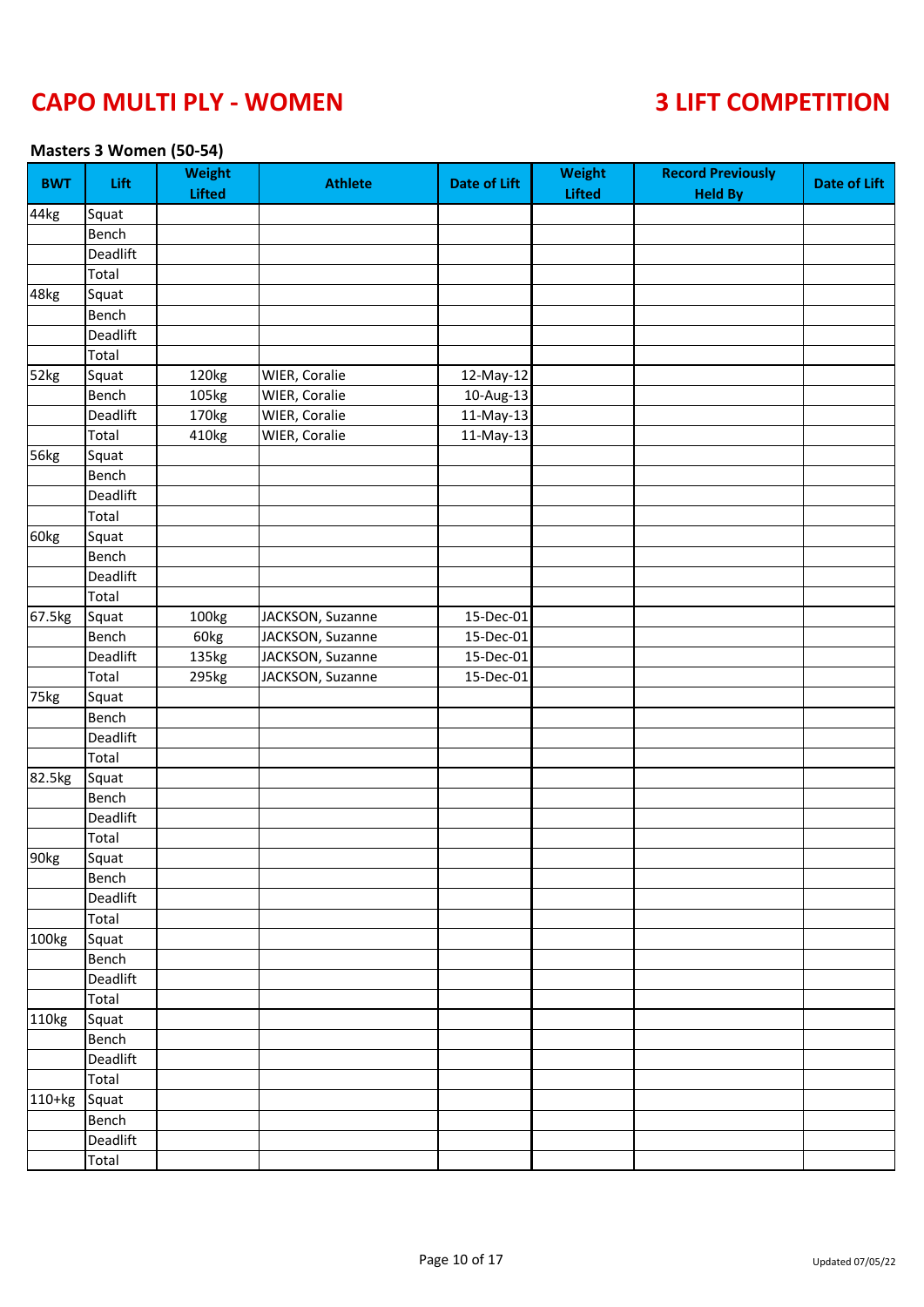### **Masters 4 Women (55-59)**

| 44kg<br>Squat<br>Bench<br>Deadlift<br>Total<br>48kg<br>Squat<br>Bench<br>Deadlift<br>Total<br>52kg<br>Squat<br>Bench<br>Deadlift<br>Total<br>Squat<br>Bench<br>Deadlift<br>Total<br>60kg<br>Squat<br>Bench<br>Deadlift<br>Total<br>67.5kg<br>Squat<br>180kg<br>YOUNG, Taylor<br>27-Aug-11<br>Bench<br>107.5kg<br>YOUNG, Taylor<br>27-Aug-11<br>Deadlift<br>YOUNG, Taylor<br>27-Aug-11<br>175kg<br>Total<br>YOUNG, Taylor<br>27-Aug-11<br>462.5kg<br>JACKSON, Suzanne<br>08-Aug-04<br>100kg<br>Squat<br>08-Aug-04<br>55kg<br>JACKSON, Suzanne<br>Bench<br>08-Aug-04<br>JACKSON, Suzanne<br>Deadlift<br>135kg<br>Total<br>JACKSON, Suzanne<br>08-Aug-04<br>290kg<br>82.5kg<br>Squat<br>Bench<br>Deadlift | <b>BWT</b> | Lift | <b>Weight</b><br><b>Lifted</b> | <b>Athlete</b> | <b>Date of Lift</b> | Weight<br><b>Lifted</b> | <b>Record Previously</b><br><b>Held By</b> | <b>Date of Lift</b> |
|--------------------------------------------------------------------------------------------------------------------------------------------------------------------------------------------------------------------------------------------------------------------------------------------------------------------------------------------------------------------------------------------------------------------------------------------------------------------------------------------------------------------------------------------------------------------------------------------------------------------------------------------------------------------------------------------------------|------------|------|--------------------------------|----------------|---------------------|-------------------------|--------------------------------------------|---------------------|
|                                                                                                                                                                                                                                                                                                                                                                                                                                                                                                                                                                                                                                                                                                        |            |      |                                |                |                     |                         |                                            |                     |
| 56kg<br>75kg                                                                                                                                                                                                                                                                                                                                                                                                                                                                                                                                                                                                                                                                                           |            |      |                                |                |                     |                         |                                            |                     |
|                                                                                                                                                                                                                                                                                                                                                                                                                                                                                                                                                                                                                                                                                                        |            |      |                                |                |                     |                         |                                            |                     |
|                                                                                                                                                                                                                                                                                                                                                                                                                                                                                                                                                                                                                                                                                                        |            |      |                                |                |                     |                         |                                            |                     |
|                                                                                                                                                                                                                                                                                                                                                                                                                                                                                                                                                                                                                                                                                                        |            |      |                                |                |                     |                         |                                            |                     |
|                                                                                                                                                                                                                                                                                                                                                                                                                                                                                                                                                                                                                                                                                                        |            |      |                                |                |                     |                         |                                            |                     |
|                                                                                                                                                                                                                                                                                                                                                                                                                                                                                                                                                                                                                                                                                                        |            |      |                                |                |                     |                         |                                            |                     |
|                                                                                                                                                                                                                                                                                                                                                                                                                                                                                                                                                                                                                                                                                                        |            |      |                                |                |                     |                         |                                            |                     |
|                                                                                                                                                                                                                                                                                                                                                                                                                                                                                                                                                                                                                                                                                                        |            |      |                                |                |                     |                         |                                            |                     |
|                                                                                                                                                                                                                                                                                                                                                                                                                                                                                                                                                                                                                                                                                                        |            |      |                                |                |                     |                         |                                            |                     |
|                                                                                                                                                                                                                                                                                                                                                                                                                                                                                                                                                                                                                                                                                                        |            |      |                                |                |                     |                         |                                            |                     |
|                                                                                                                                                                                                                                                                                                                                                                                                                                                                                                                                                                                                                                                                                                        |            |      |                                |                |                     |                         |                                            |                     |
|                                                                                                                                                                                                                                                                                                                                                                                                                                                                                                                                                                                                                                                                                                        |            |      |                                |                |                     |                         |                                            |                     |
|                                                                                                                                                                                                                                                                                                                                                                                                                                                                                                                                                                                                                                                                                                        |            |      |                                |                |                     |                         |                                            |                     |
|                                                                                                                                                                                                                                                                                                                                                                                                                                                                                                                                                                                                                                                                                                        |            |      |                                |                |                     |                         |                                            |                     |
|                                                                                                                                                                                                                                                                                                                                                                                                                                                                                                                                                                                                                                                                                                        |            |      |                                |                |                     |                         |                                            |                     |
|                                                                                                                                                                                                                                                                                                                                                                                                                                                                                                                                                                                                                                                                                                        |            |      |                                |                |                     |                         |                                            |                     |
|                                                                                                                                                                                                                                                                                                                                                                                                                                                                                                                                                                                                                                                                                                        |            |      |                                |                |                     |                         |                                            |                     |
|                                                                                                                                                                                                                                                                                                                                                                                                                                                                                                                                                                                                                                                                                                        |            |      |                                |                |                     |                         |                                            |                     |
|                                                                                                                                                                                                                                                                                                                                                                                                                                                                                                                                                                                                                                                                                                        |            |      |                                |                |                     |                         |                                            |                     |
|                                                                                                                                                                                                                                                                                                                                                                                                                                                                                                                                                                                                                                                                                                        |            |      |                                |                |                     |                         |                                            |                     |
|                                                                                                                                                                                                                                                                                                                                                                                                                                                                                                                                                                                                                                                                                                        |            |      |                                |                |                     |                         |                                            |                     |
|                                                                                                                                                                                                                                                                                                                                                                                                                                                                                                                                                                                                                                                                                                        |            |      |                                |                |                     |                         |                                            |                     |
|                                                                                                                                                                                                                                                                                                                                                                                                                                                                                                                                                                                                                                                                                                        |            |      |                                |                |                     |                         |                                            |                     |
|                                                                                                                                                                                                                                                                                                                                                                                                                                                                                                                                                                                                                                                                                                        |            |      |                                |                |                     |                         |                                            |                     |
|                                                                                                                                                                                                                                                                                                                                                                                                                                                                                                                                                                                                                                                                                                        |            |      |                                |                |                     |                         |                                            |                     |
|                                                                                                                                                                                                                                                                                                                                                                                                                                                                                                                                                                                                                                                                                                        |            |      |                                |                |                     |                         |                                            |                     |
|                                                                                                                                                                                                                                                                                                                                                                                                                                                                                                                                                                                                                                                                                                        |            |      |                                |                |                     |                         |                                            |                     |
|                                                                                                                                                                                                                                                                                                                                                                                                                                                                                                                                                                                                                                                                                                        |            |      |                                |                |                     |                         |                                            |                     |
|                                                                                                                                                                                                                                                                                                                                                                                                                                                                                                                                                                                                                                                                                                        |            |      |                                |                |                     |                         |                                            |                     |
|                                                                                                                                                                                                                                                                                                                                                                                                                                                                                                                                                                                                                                                                                                        |            |      |                                |                |                     |                         |                                            |                     |
| Total                                                                                                                                                                                                                                                                                                                                                                                                                                                                                                                                                                                                                                                                                                  |            |      |                                |                |                     |                         |                                            |                     |
| 90kg<br>Squat                                                                                                                                                                                                                                                                                                                                                                                                                                                                                                                                                                                                                                                                                          |            |      |                                |                |                     |                         |                                            |                     |
| Bench                                                                                                                                                                                                                                                                                                                                                                                                                                                                                                                                                                                                                                                                                                  |            |      |                                |                |                     |                         |                                            |                     |
| Deadlift                                                                                                                                                                                                                                                                                                                                                                                                                                                                                                                                                                                                                                                                                               |            |      |                                |                |                     |                         |                                            |                     |
| Total                                                                                                                                                                                                                                                                                                                                                                                                                                                                                                                                                                                                                                                                                                  |            |      |                                |                |                     |                         |                                            |                     |
| 100kg<br>Squat                                                                                                                                                                                                                                                                                                                                                                                                                                                                                                                                                                                                                                                                                         |            |      |                                |                |                     |                         |                                            |                     |
| Bench                                                                                                                                                                                                                                                                                                                                                                                                                                                                                                                                                                                                                                                                                                  |            |      |                                |                |                     |                         |                                            |                     |
| Deadlift                                                                                                                                                                                                                                                                                                                                                                                                                                                                                                                                                                                                                                                                                               |            |      |                                |                |                     |                         |                                            |                     |
| Total                                                                                                                                                                                                                                                                                                                                                                                                                                                                                                                                                                                                                                                                                                  |            |      |                                |                |                     |                         |                                            |                     |
| 110kg<br>Squat                                                                                                                                                                                                                                                                                                                                                                                                                                                                                                                                                                                                                                                                                         |            |      |                                |                |                     |                         |                                            |                     |
| Bench                                                                                                                                                                                                                                                                                                                                                                                                                                                                                                                                                                                                                                                                                                  |            |      |                                |                |                     |                         |                                            |                     |
| Deadlift                                                                                                                                                                                                                                                                                                                                                                                                                                                                                                                                                                                                                                                                                               |            |      |                                |                |                     |                         |                                            |                     |
| Total                                                                                                                                                                                                                                                                                                                                                                                                                                                                                                                                                                                                                                                                                                  |            |      |                                |                |                     |                         |                                            |                     |
| $110+kg$<br>Squat                                                                                                                                                                                                                                                                                                                                                                                                                                                                                                                                                                                                                                                                                      |            |      |                                |                |                     |                         |                                            |                     |
| Bench                                                                                                                                                                                                                                                                                                                                                                                                                                                                                                                                                                                                                                                                                                  |            |      |                                |                |                     |                         |                                            |                     |
| Deadlift                                                                                                                                                                                                                                                                                                                                                                                                                                                                                                                                                                                                                                                                                               |            |      |                                |                |                     |                         |                                            |                     |
| Total                                                                                                                                                                                                                                                                                                                                                                                                                                                                                                                                                                                                                                                                                                  |            |      |                                |                |                     |                         |                                            |                     |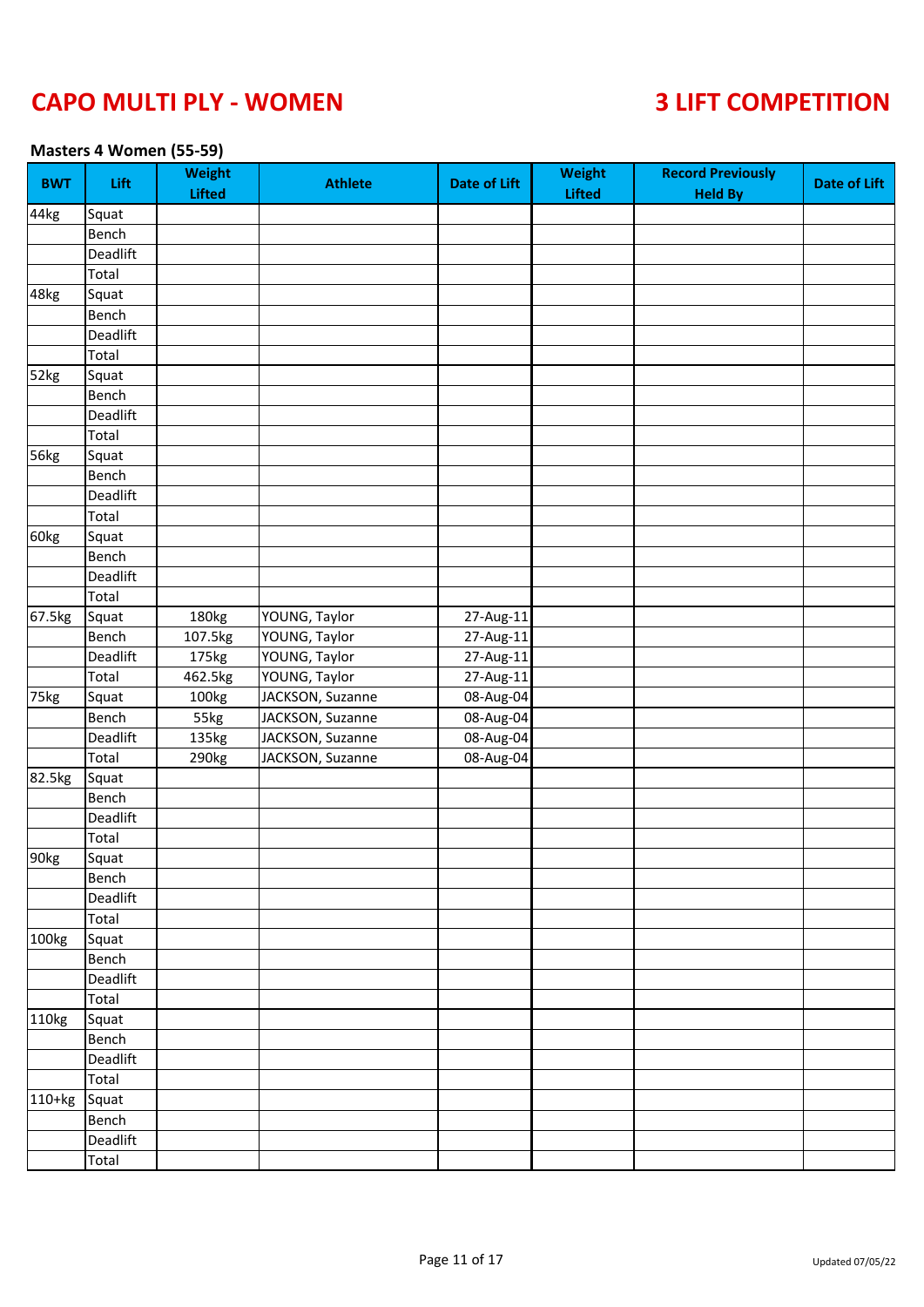### **Masters 5 Women (60-64)**

| BWT    | Lift     | Weight<br><b>Lifted</b> | <b>Athlete</b> | <b>Date of Lift</b> | Weight<br><b>Lifted</b> | <b>Record Previously</b><br><b>Held By</b> | <b>Date of Lift</b> |
|--------|----------|-------------------------|----------------|---------------------|-------------------------|--------------------------------------------|---------------------|
| 44kg   | Squat    |                         |                |                     |                         |                                            |                     |
|        | Bench    |                         |                |                     |                         |                                            |                     |
|        | Deadlift |                         |                |                     |                         |                                            |                     |
|        | Total    |                         |                |                     |                         |                                            |                     |
| 48kg   | Squat    |                         |                |                     |                         |                                            |                     |
|        | Bench    |                         |                |                     |                         |                                            |                     |
|        | Deadlift |                         |                |                     |                         |                                            |                     |
|        | Total    |                         |                |                     |                         |                                            |                     |
| 52kg   | Squat    |                         |                |                     |                         |                                            |                     |
|        | Bench    |                         |                |                     |                         |                                            |                     |
|        | Deadlift |                         |                |                     |                         |                                            |                     |
|        | Total    |                         |                |                     |                         |                                            |                     |
| 56kg   | Squat    |                         |                |                     |                         |                                            |                     |
|        | Bench    |                         |                |                     |                         |                                            |                     |
|        | Deadlift |                         |                |                     |                         |                                            |                     |
|        | Total    |                         |                |                     |                         |                                            |                     |
| 60kg   | Squat    | 60kg                    | WILYMAN, M     | 27-May-11           |                         |                                            |                     |
|        | Bench    | 40kg                    | WILYMAN, M     | 27-May-11           |                         |                                            |                     |
|        | Deadlift | 100kg                   | WILYMAN, M     | 27-May-11           |                         |                                            |                     |
|        | Total    | 200kg                   | WILYMAN, M     | 27-May-11           |                         |                                            |                     |
| 67.5kg | Squat    |                         |                |                     |                         |                                            |                     |
|        | Bench    |                         |                |                     |                         |                                            |                     |
|        | Deadlift |                         |                |                     |                         |                                            |                     |
|        | Total    |                         |                |                     |                         |                                            |                     |
| 75kg   | Squat    |                         |                |                     |                         |                                            |                     |
|        | Bench    |                         |                |                     |                         |                                            |                     |
|        | Deadlift |                         |                |                     |                         |                                            |                     |
|        | Total    |                         |                |                     |                         |                                            |                     |
| 82.5kg | Squat    |                         |                |                     |                         |                                            |                     |
|        | Bench    |                         |                |                     |                         |                                            |                     |
|        | Deadlift |                         |                |                     |                         |                                            |                     |
|        |          |                         |                |                     |                         |                                            |                     |
| 90kg   | Total    |                         |                |                     |                         |                                            |                     |
|        | Squat    |                         |                |                     |                         |                                            |                     |
|        | Bench    |                         |                |                     |                         |                                            |                     |
|        | Deadlift |                         |                |                     |                         |                                            |                     |
|        | Total    |                         |                |                     |                         |                                            |                     |
| 100kg  | Squat    |                         |                |                     |                         |                                            |                     |
|        | Bench    |                         |                |                     |                         |                                            |                     |
|        | Deadlift |                         |                |                     |                         |                                            |                     |
|        | Total    |                         |                |                     |                         |                                            |                     |
| 110kg  | Squat    |                         |                |                     |                         |                                            |                     |
|        | Bench    |                         |                |                     |                         |                                            |                     |
|        | Deadlift |                         |                |                     |                         |                                            |                     |
|        | Total    |                         |                |                     |                         |                                            |                     |
| 110+kg | Squat    |                         |                |                     |                         |                                            |                     |
|        | Bench    |                         |                |                     |                         |                                            |                     |
|        | Deadlift |                         |                |                     |                         |                                            |                     |
|        | Total    |                         |                |                     |                         |                                            |                     |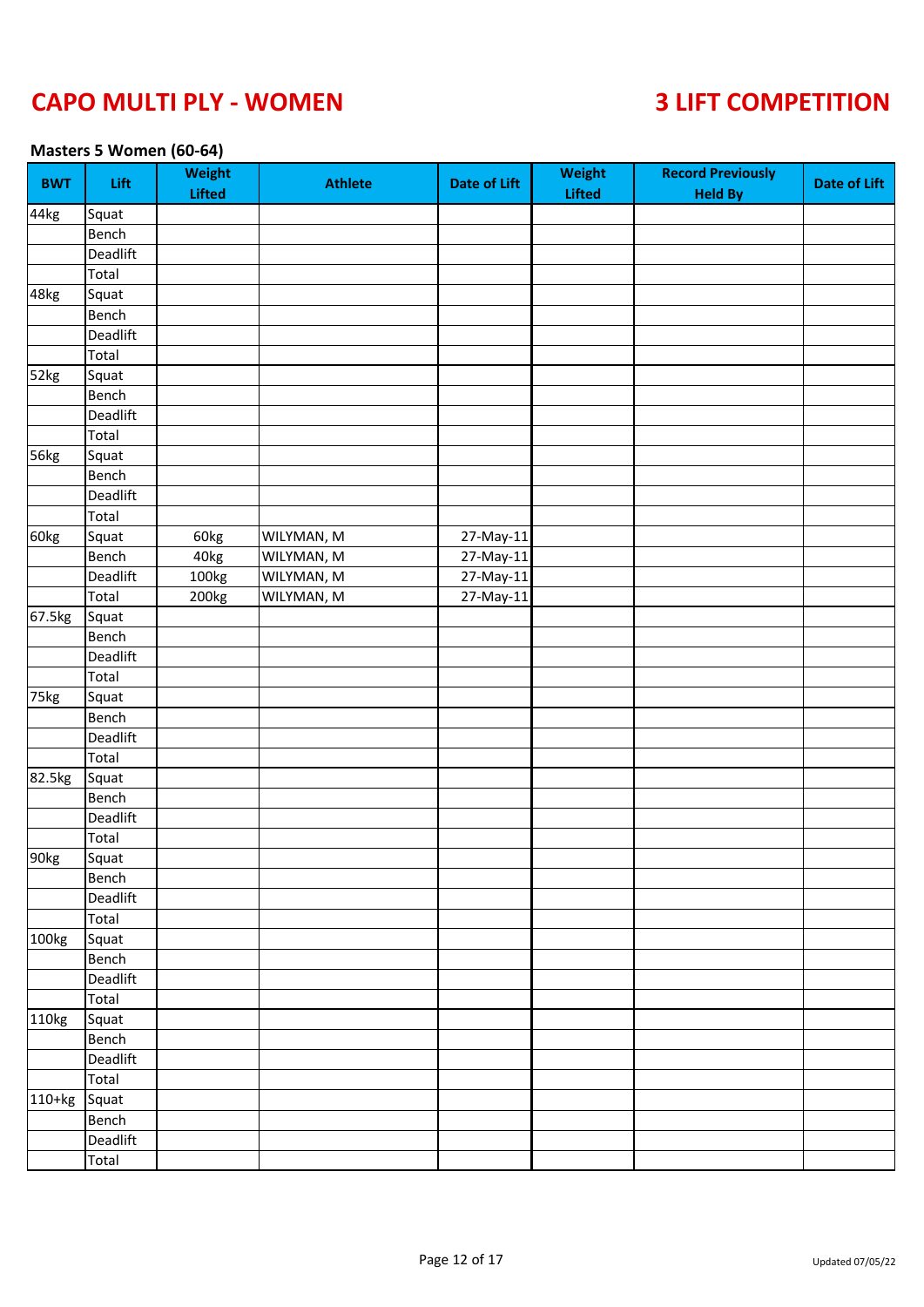### **Masters 6 Women (65-69)**

| 44kg<br>Squat<br>Bench<br>Deadlift<br>Total<br>48kg<br>Squat<br>Bench<br>Deadlift<br>Total<br>52kg<br>Squat<br>Bench<br>Deadlift<br>Total<br>56kg<br>Squat<br>Bench<br>Deadlift<br>Total<br>60kg<br>Squat<br>Bench<br>Deadlift<br>Total<br>67.5kg<br>Squat<br>Bench<br>Deadlift<br>Total<br>75kg<br>Squat<br>Bench<br>Deadlift<br>Total<br>82.5kg<br>Squat<br>Bench<br>Deadlift<br>Total<br>90kg<br>Squat<br>Bench<br>Deadlift<br>Total<br>100 <sub>kg</sub><br>Squat<br>Bench<br>Deadlift<br>Total<br>110kg<br>Squat<br>Bench | BWT      | Lift     | Weight<br><b>Lifted</b> | <b>Athlete</b> | <b>Date of Lift</b> | Weight<br><b>Lifted</b> | <b>Record Previously</b><br><b>Held By</b> | <b>Date of Lift</b> |
|--------------------------------------------------------------------------------------------------------------------------------------------------------------------------------------------------------------------------------------------------------------------------------------------------------------------------------------------------------------------------------------------------------------------------------------------------------------------------------------------------------------------------------|----------|----------|-------------------------|----------------|---------------------|-------------------------|--------------------------------------------|---------------------|
|                                                                                                                                                                                                                                                                                                                                                                                                                                                                                                                                |          |          |                         |                |                     |                         |                                            |                     |
|                                                                                                                                                                                                                                                                                                                                                                                                                                                                                                                                |          |          |                         |                |                     |                         |                                            |                     |
|                                                                                                                                                                                                                                                                                                                                                                                                                                                                                                                                |          |          |                         |                |                     |                         |                                            |                     |
|                                                                                                                                                                                                                                                                                                                                                                                                                                                                                                                                |          |          |                         |                |                     |                         |                                            |                     |
|                                                                                                                                                                                                                                                                                                                                                                                                                                                                                                                                |          |          |                         |                |                     |                         |                                            |                     |
|                                                                                                                                                                                                                                                                                                                                                                                                                                                                                                                                |          |          |                         |                |                     |                         |                                            |                     |
|                                                                                                                                                                                                                                                                                                                                                                                                                                                                                                                                |          |          |                         |                |                     |                         |                                            |                     |
|                                                                                                                                                                                                                                                                                                                                                                                                                                                                                                                                |          |          |                         |                |                     |                         |                                            |                     |
|                                                                                                                                                                                                                                                                                                                                                                                                                                                                                                                                |          |          |                         |                |                     |                         |                                            |                     |
|                                                                                                                                                                                                                                                                                                                                                                                                                                                                                                                                |          |          |                         |                |                     |                         |                                            |                     |
|                                                                                                                                                                                                                                                                                                                                                                                                                                                                                                                                |          |          |                         |                |                     |                         |                                            |                     |
|                                                                                                                                                                                                                                                                                                                                                                                                                                                                                                                                |          |          |                         |                |                     |                         |                                            |                     |
|                                                                                                                                                                                                                                                                                                                                                                                                                                                                                                                                |          |          |                         |                |                     |                         |                                            |                     |
|                                                                                                                                                                                                                                                                                                                                                                                                                                                                                                                                |          |          |                         |                |                     |                         |                                            |                     |
|                                                                                                                                                                                                                                                                                                                                                                                                                                                                                                                                |          |          |                         |                |                     |                         |                                            |                     |
|                                                                                                                                                                                                                                                                                                                                                                                                                                                                                                                                |          |          |                         |                |                     |                         |                                            |                     |
|                                                                                                                                                                                                                                                                                                                                                                                                                                                                                                                                |          |          |                         |                |                     |                         |                                            |                     |
|                                                                                                                                                                                                                                                                                                                                                                                                                                                                                                                                |          |          |                         |                |                     |                         |                                            |                     |
|                                                                                                                                                                                                                                                                                                                                                                                                                                                                                                                                |          |          |                         |                |                     |                         |                                            |                     |
|                                                                                                                                                                                                                                                                                                                                                                                                                                                                                                                                |          |          |                         |                |                     |                         |                                            |                     |
|                                                                                                                                                                                                                                                                                                                                                                                                                                                                                                                                |          |          |                         |                |                     |                         |                                            |                     |
|                                                                                                                                                                                                                                                                                                                                                                                                                                                                                                                                |          |          |                         |                |                     |                         |                                            |                     |
|                                                                                                                                                                                                                                                                                                                                                                                                                                                                                                                                |          |          |                         |                |                     |                         |                                            |                     |
|                                                                                                                                                                                                                                                                                                                                                                                                                                                                                                                                |          |          |                         |                |                     |                         |                                            |                     |
|                                                                                                                                                                                                                                                                                                                                                                                                                                                                                                                                |          |          |                         |                |                     |                         |                                            |                     |
|                                                                                                                                                                                                                                                                                                                                                                                                                                                                                                                                |          |          |                         |                |                     |                         |                                            |                     |
|                                                                                                                                                                                                                                                                                                                                                                                                                                                                                                                                |          |          |                         |                |                     |                         |                                            |                     |
|                                                                                                                                                                                                                                                                                                                                                                                                                                                                                                                                |          |          |                         |                |                     |                         |                                            |                     |
|                                                                                                                                                                                                                                                                                                                                                                                                                                                                                                                                |          |          |                         |                |                     |                         |                                            |                     |
|                                                                                                                                                                                                                                                                                                                                                                                                                                                                                                                                |          |          |                         |                |                     |                         |                                            |                     |
|                                                                                                                                                                                                                                                                                                                                                                                                                                                                                                                                |          |          |                         |                |                     |                         |                                            |                     |
|                                                                                                                                                                                                                                                                                                                                                                                                                                                                                                                                |          |          |                         |                |                     |                         |                                            |                     |
|                                                                                                                                                                                                                                                                                                                                                                                                                                                                                                                                |          |          |                         |                |                     |                         |                                            |                     |
|                                                                                                                                                                                                                                                                                                                                                                                                                                                                                                                                |          |          |                         |                |                     |                         |                                            |                     |
|                                                                                                                                                                                                                                                                                                                                                                                                                                                                                                                                |          |          |                         |                |                     |                         |                                            |                     |
|                                                                                                                                                                                                                                                                                                                                                                                                                                                                                                                                |          |          |                         |                |                     |                         |                                            |                     |
|                                                                                                                                                                                                                                                                                                                                                                                                                                                                                                                                |          |          |                         |                |                     |                         |                                            |                     |
|                                                                                                                                                                                                                                                                                                                                                                                                                                                                                                                                |          |          |                         |                |                     |                         |                                            |                     |
|                                                                                                                                                                                                                                                                                                                                                                                                                                                                                                                                |          |          |                         |                |                     |                         |                                            |                     |
|                                                                                                                                                                                                                                                                                                                                                                                                                                                                                                                                |          |          |                         |                |                     |                         |                                            |                     |
|                                                                                                                                                                                                                                                                                                                                                                                                                                                                                                                                |          |          |                         |                |                     |                         |                                            |                     |
|                                                                                                                                                                                                                                                                                                                                                                                                                                                                                                                                |          |          |                         |                |                     |                         |                                            |                     |
|                                                                                                                                                                                                                                                                                                                                                                                                                                                                                                                                |          | Deadlift |                         |                |                     |                         |                                            |                     |
| Total                                                                                                                                                                                                                                                                                                                                                                                                                                                                                                                          |          |          |                         |                |                     |                         |                                            |                     |
| Squat                                                                                                                                                                                                                                                                                                                                                                                                                                                                                                                          | $110+kg$ |          |                         |                |                     |                         |                                            |                     |
| Bench                                                                                                                                                                                                                                                                                                                                                                                                                                                                                                                          |          |          |                         |                |                     |                         |                                            |                     |
| Deadlift                                                                                                                                                                                                                                                                                                                                                                                                                                                                                                                       |          |          |                         |                |                     |                         |                                            |                     |
| Total                                                                                                                                                                                                                                                                                                                                                                                                                                                                                                                          |          |          |                         |                |                     |                         |                                            |                     |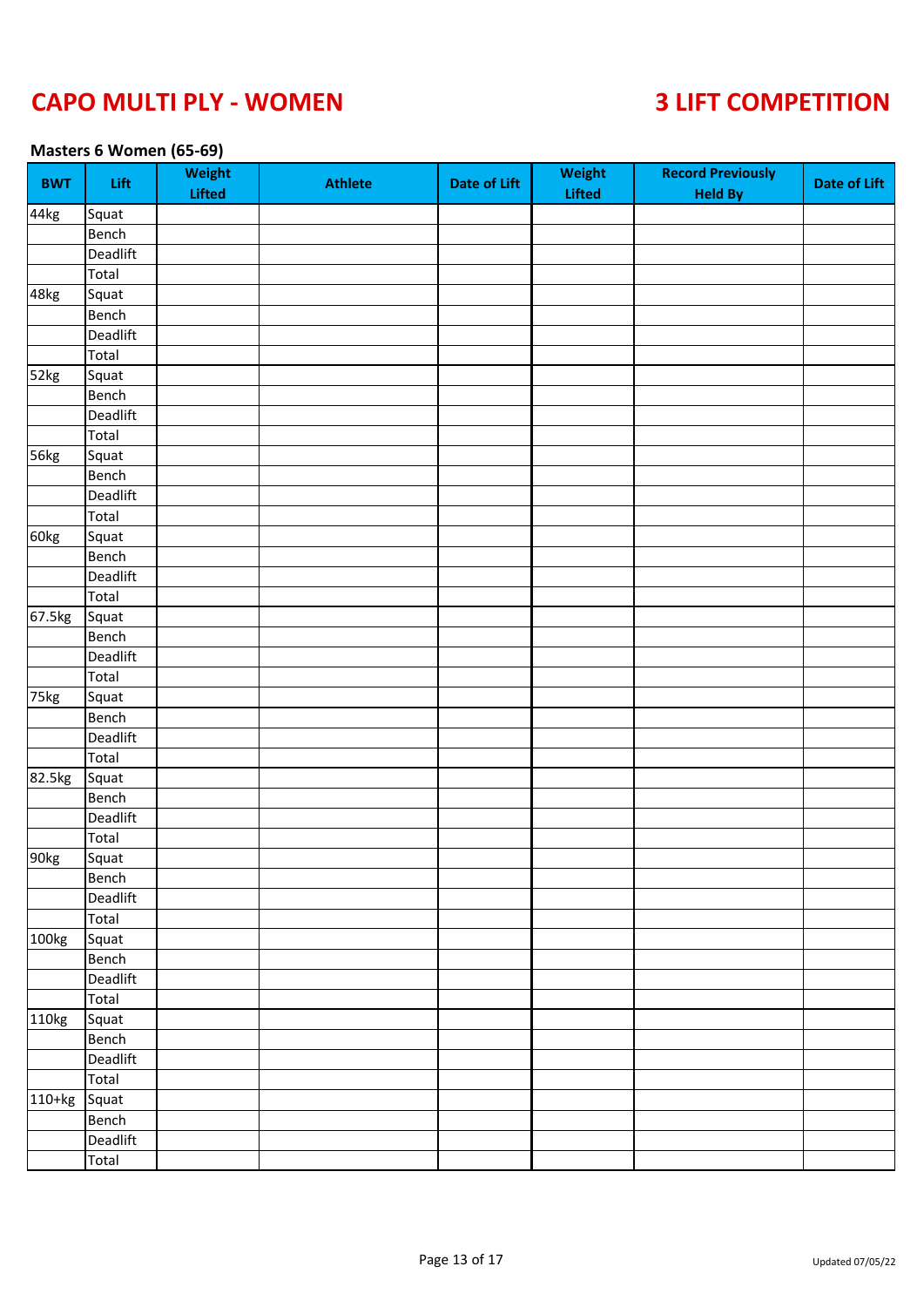### **Masters 7 Women (70-74)**

| 44kg<br>Squat<br>Bench<br>Deadlift<br>Total<br>48kg<br>Squat<br>Bench<br>Deadlift<br>Total<br>52kg<br>Squat<br>Bench<br>Deadlift<br>Total<br>56kg<br>Squat<br>Bench<br>Deadlift<br>Total<br>60kg<br>Squat<br>Bench<br>Deadlift<br>Total<br>67.5kg<br>Squat<br>Bench<br>Deadlift<br>Total<br>75kg<br>Squat<br>Bench<br>Deadlift<br>Total<br>82.5kg<br>Squat<br>Bench<br>Deadlift<br>Total<br>90kg<br>Squat<br>Bench<br>Deadlift<br>Total<br>100 <sub>kg</sub><br>Squat<br>Bench<br>Deadlift<br>Total<br>110kg<br>Squat<br>Bench | BWT      | Lift     | Weight<br><b>Lifted</b> | <b>Athlete</b> | <b>Date of Lift</b> | Weight<br><b>Lifted</b> | <b>Record Previously</b><br><b>Held By</b> | <b>Date of Lift</b> |
|--------------------------------------------------------------------------------------------------------------------------------------------------------------------------------------------------------------------------------------------------------------------------------------------------------------------------------------------------------------------------------------------------------------------------------------------------------------------------------------------------------------------------------|----------|----------|-------------------------|----------------|---------------------|-------------------------|--------------------------------------------|---------------------|
|                                                                                                                                                                                                                                                                                                                                                                                                                                                                                                                                |          |          |                         |                |                     |                         |                                            |                     |
|                                                                                                                                                                                                                                                                                                                                                                                                                                                                                                                                |          |          |                         |                |                     |                         |                                            |                     |
|                                                                                                                                                                                                                                                                                                                                                                                                                                                                                                                                |          |          |                         |                |                     |                         |                                            |                     |
|                                                                                                                                                                                                                                                                                                                                                                                                                                                                                                                                |          |          |                         |                |                     |                         |                                            |                     |
|                                                                                                                                                                                                                                                                                                                                                                                                                                                                                                                                |          |          |                         |                |                     |                         |                                            |                     |
|                                                                                                                                                                                                                                                                                                                                                                                                                                                                                                                                |          |          |                         |                |                     |                         |                                            |                     |
|                                                                                                                                                                                                                                                                                                                                                                                                                                                                                                                                |          |          |                         |                |                     |                         |                                            |                     |
|                                                                                                                                                                                                                                                                                                                                                                                                                                                                                                                                |          |          |                         |                |                     |                         |                                            |                     |
|                                                                                                                                                                                                                                                                                                                                                                                                                                                                                                                                |          |          |                         |                |                     |                         |                                            |                     |
|                                                                                                                                                                                                                                                                                                                                                                                                                                                                                                                                |          |          |                         |                |                     |                         |                                            |                     |
|                                                                                                                                                                                                                                                                                                                                                                                                                                                                                                                                |          |          |                         |                |                     |                         |                                            |                     |
|                                                                                                                                                                                                                                                                                                                                                                                                                                                                                                                                |          |          |                         |                |                     |                         |                                            |                     |
|                                                                                                                                                                                                                                                                                                                                                                                                                                                                                                                                |          |          |                         |                |                     |                         |                                            |                     |
|                                                                                                                                                                                                                                                                                                                                                                                                                                                                                                                                |          |          |                         |                |                     |                         |                                            |                     |
|                                                                                                                                                                                                                                                                                                                                                                                                                                                                                                                                |          |          |                         |                |                     |                         |                                            |                     |
|                                                                                                                                                                                                                                                                                                                                                                                                                                                                                                                                |          |          |                         |                |                     |                         |                                            |                     |
|                                                                                                                                                                                                                                                                                                                                                                                                                                                                                                                                |          |          |                         |                |                     |                         |                                            |                     |
|                                                                                                                                                                                                                                                                                                                                                                                                                                                                                                                                |          |          |                         |                |                     |                         |                                            |                     |
|                                                                                                                                                                                                                                                                                                                                                                                                                                                                                                                                |          |          |                         |                |                     |                         |                                            |                     |
|                                                                                                                                                                                                                                                                                                                                                                                                                                                                                                                                |          |          |                         |                |                     |                         |                                            |                     |
|                                                                                                                                                                                                                                                                                                                                                                                                                                                                                                                                |          |          |                         |                |                     |                         |                                            |                     |
|                                                                                                                                                                                                                                                                                                                                                                                                                                                                                                                                |          |          |                         |                |                     |                         |                                            |                     |
|                                                                                                                                                                                                                                                                                                                                                                                                                                                                                                                                |          |          |                         |                |                     |                         |                                            |                     |
|                                                                                                                                                                                                                                                                                                                                                                                                                                                                                                                                |          |          |                         |                |                     |                         |                                            |                     |
|                                                                                                                                                                                                                                                                                                                                                                                                                                                                                                                                |          |          |                         |                |                     |                         |                                            |                     |
|                                                                                                                                                                                                                                                                                                                                                                                                                                                                                                                                |          |          |                         |                |                     |                         |                                            |                     |
|                                                                                                                                                                                                                                                                                                                                                                                                                                                                                                                                |          |          |                         |                |                     |                         |                                            |                     |
|                                                                                                                                                                                                                                                                                                                                                                                                                                                                                                                                |          |          |                         |                |                     |                         |                                            |                     |
|                                                                                                                                                                                                                                                                                                                                                                                                                                                                                                                                |          |          |                         |                |                     |                         |                                            |                     |
|                                                                                                                                                                                                                                                                                                                                                                                                                                                                                                                                |          |          |                         |                |                     |                         |                                            |                     |
|                                                                                                                                                                                                                                                                                                                                                                                                                                                                                                                                |          |          |                         |                |                     |                         |                                            |                     |
|                                                                                                                                                                                                                                                                                                                                                                                                                                                                                                                                |          |          |                         |                |                     |                         |                                            |                     |
|                                                                                                                                                                                                                                                                                                                                                                                                                                                                                                                                |          |          |                         |                |                     |                         |                                            |                     |
|                                                                                                                                                                                                                                                                                                                                                                                                                                                                                                                                |          |          |                         |                |                     |                         |                                            |                     |
|                                                                                                                                                                                                                                                                                                                                                                                                                                                                                                                                |          |          |                         |                |                     |                         |                                            |                     |
|                                                                                                                                                                                                                                                                                                                                                                                                                                                                                                                                |          |          |                         |                |                     |                         |                                            |                     |
|                                                                                                                                                                                                                                                                                                                                                                                                                                                                                                                                |          |          |                         |                |                     |                         |                                            |                     |
|                                                                                                                                                                                                                                                                                                                                                                                                                                                                                                                                |          |          |                         |                |                     |                         |                                            |                     |
|                                                                                                                                                                                                                                                                                                                                                                                                                                                                                                                                |          |          |                         |                |                     |                         |                                            |                     |
|                                                                                                                                                                                                                                                                                                                                                                                                                                                                                                                                |          |          |                         |                |                     |                         |                                            |                     |
|                                                                                                                                                                                                                                                                                                                                                                                                                                                                                                                                |          |          |                         |                |                     |                         |                                            |                     |
|                                                                                                                                                                                                                                                                                                                                                                                                                                                                                                                                |          |          |                         |                |                     |                         |                                            |                     |
|                                                                                                                                                                                                                                                                                                                                                                                                                                                                                                                                |          | Deadlift |                         |                |                     |                         |                                            |                     |
| Total                                                                                                                                                                                                                                                                                                                                                                                                                                                                                                                          |          |          |                         |                |                     |                         |                                            |                     |
| Squat                                                                                                                                                                                                                                                                                                                                                                                                                                                                                                                          | $110+kg$ |          |                         |                |                     |                         |                                            |                     |
| Bench                                                                                                                                                                                                                                                                                                                                                                                                                                                                                                                          |          |          |                         |                |                     |                         |                                            |                     |
| Deadlift                                                                                                                                                                                                                                                                                                                                                                                                                                                                                                                       |          |          |                         |                |                     |                         |                                            |                     |
| Total                                                                                                                                                                                                                                                                                                                                                                                                                                                                                                                          |          |          |                         |                |                     |                         |                                            |                     |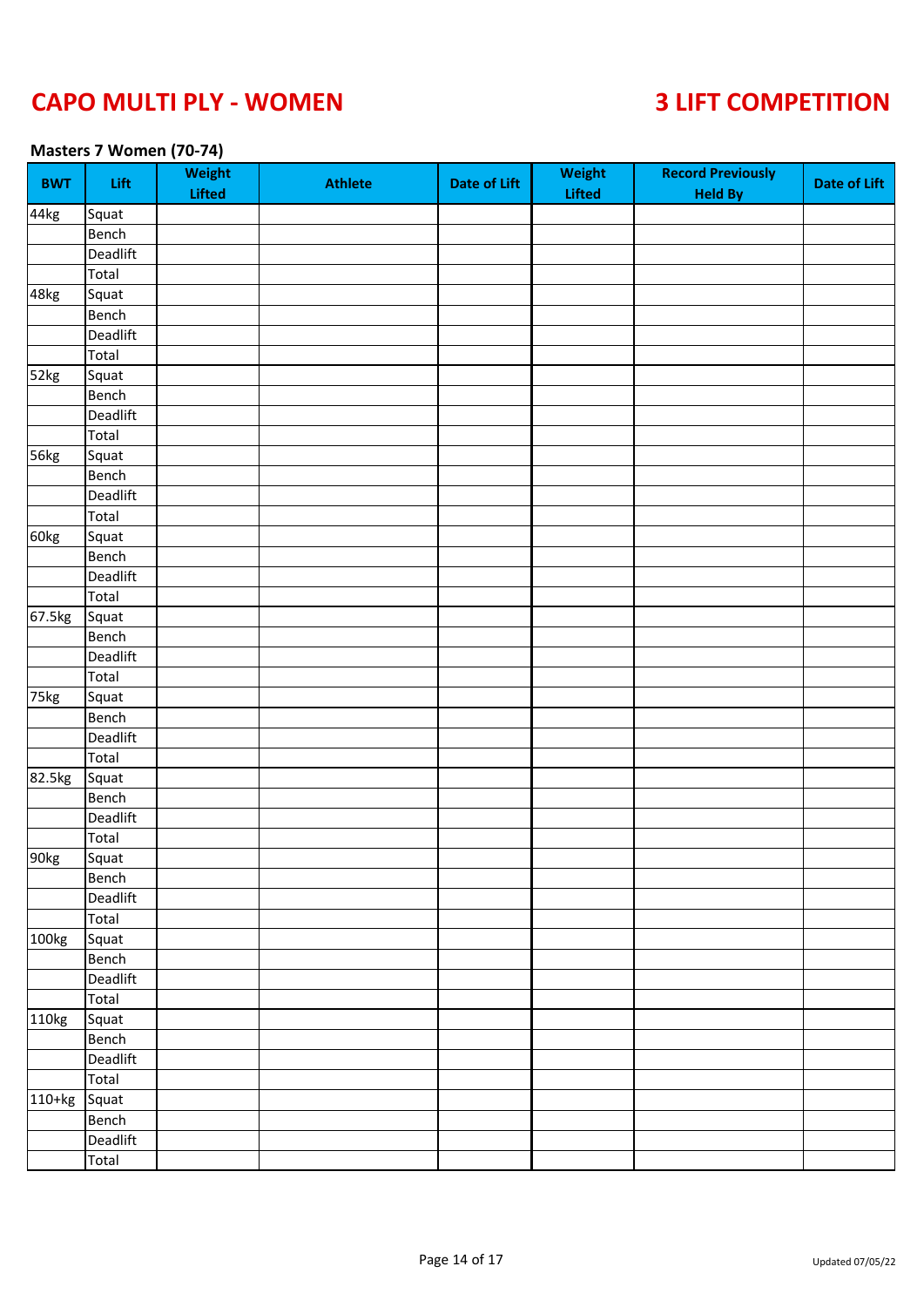### **Masters 8 Women (75-79)**

| BWT               | Lift     | Weight<br><b>Lifted</b> | <b>Athlete</b> | <b>Date of Lift</b> | Weight<br><b>Lifted</b> | <b>Record Previously</b><br><b>Held By</b> | <b>Date of Lift</b> |
|-------------------|----------|-------------------------|----------------|---------------------|-------------------------|--------------------------------------------|---------------------|
| 44kg              | Squat    |                         |                |                     |                         |                                            |                     |
|                   | Bench    |                         |                |                     |                         |                                            |                     |
|                   | Deadlift |                         |                |                     |                         |                                            |                     |
|                   | Total    |                         |                |                     |                         |                                            |                     |
| 48kg              | Squat    |                         |                |                     |                         |                                            |                     |
|                   | Bench    |                         |                |                     |                         |                                            |                     |
|                   | Deadlift |                         |                |                     |                         |                                            |                     |
|                   | Total    |                         |                |                     |                         |                                            |                     |
| 52kg              | Squat    |                         |                |                     |                         |                                            |                     |
|                   | Bench    |                         |                |                     |                         |                                            |                     |
|                   | Deadlift |                         |                |                     |                         |                                            |                     |
|                   | Total    |                         |                |                     |                         |                                            |                     |
| 56kg              | Squat    |                         |                |                     |                         |                                            |                     |
|                   | Bench    |                         |                |                     |                         |                                            |                     |
|                   | Deadlift |                         |                |                     |                         |                                            |                     |
|                   | Total    |                         |                |                     |                         |                                            |                     |
| 60kg              | Squat    |                         |                |                     |                         |                                            |                     |
|                   | Bench    |                         |                |                     |                         |                                            |                     |
|                   | Deadlift |                         |                |                     |                         |                                            |                     |
|                   | Total    |                         |                |                     |                         |                                            |                     |
| 67.5kg            | Squat    |                         |                |                     |                         |                                            |                     |
|                   | Bench    |                         |                |                     |                         |                                            |                     |
|                   | Deadlift |                         |                |                     |                         |                                            |                     |
|                   | Total    |                         |                |                     |                         |                                            |                     |
| 75kg              | Squat    |                         |                |                     |                         |                                            |                     |
|                   | Bench    |                         |                |                     |                         |                                            |                     |
|                   | Deadlift |                         |                |                     |                         |                                            |                     |
|                   | Total    |                         |                |                     |                         |                                            |                     |
| 82.5kg            | Squat    |                         |                |                     |                         |                                            |                     |
|                   | Bench    |                         |                |                     |                         |                                            |                     |
|                   | Deadlift |                         |                |                     |                         |                                            |                     |
|                   | Total    |                         |                |                     |                         |                                            |                     |
| 90kg              | Squat    |                         |                |                     |                         |                                            |                     |
|                   |          |                         |                |                     |                         |                                            |                     |
|                   | Bench    |                         |                |                     |                         |                                            |                     |
|                   | Deadlift |                         |                |                     |                         |                                            |                     |
|                   | Total    |                         |                |                     |                         |                                            |                     |
| 100 <sub>kg</sub> | Squat    |                         |                |                     |                         |                                            |                     |
|                   | Bench    |                         |                |                     |                         |                                            |                     |
|                   | Deadlift |                         |                |                     |                         |                                            |                     |
|                   | Total    |                         |                |                     |                         |                                            |                     |
| 110kg             | Squat    |                         |                |                     |                         |                                            |                     |
|                   | Bench    |                         |                |                     |                         |                                            |                     |
|                   | Deadlift |                         |                |                     |                         |                                            |                     |
|                   | Total    |                         |                |                     |                         |                                            |                     |
| $110+kg$          | Squat    |                         |                |                     |                         |                                            |                     |
|                   | Bench    |                         |                |                     |                         |                                            |                     |
|                   | Deadlift |                         |                |                     |                         |                                            |                     |
|                   | Total    |                         |                |                     |                         |                                            |                     |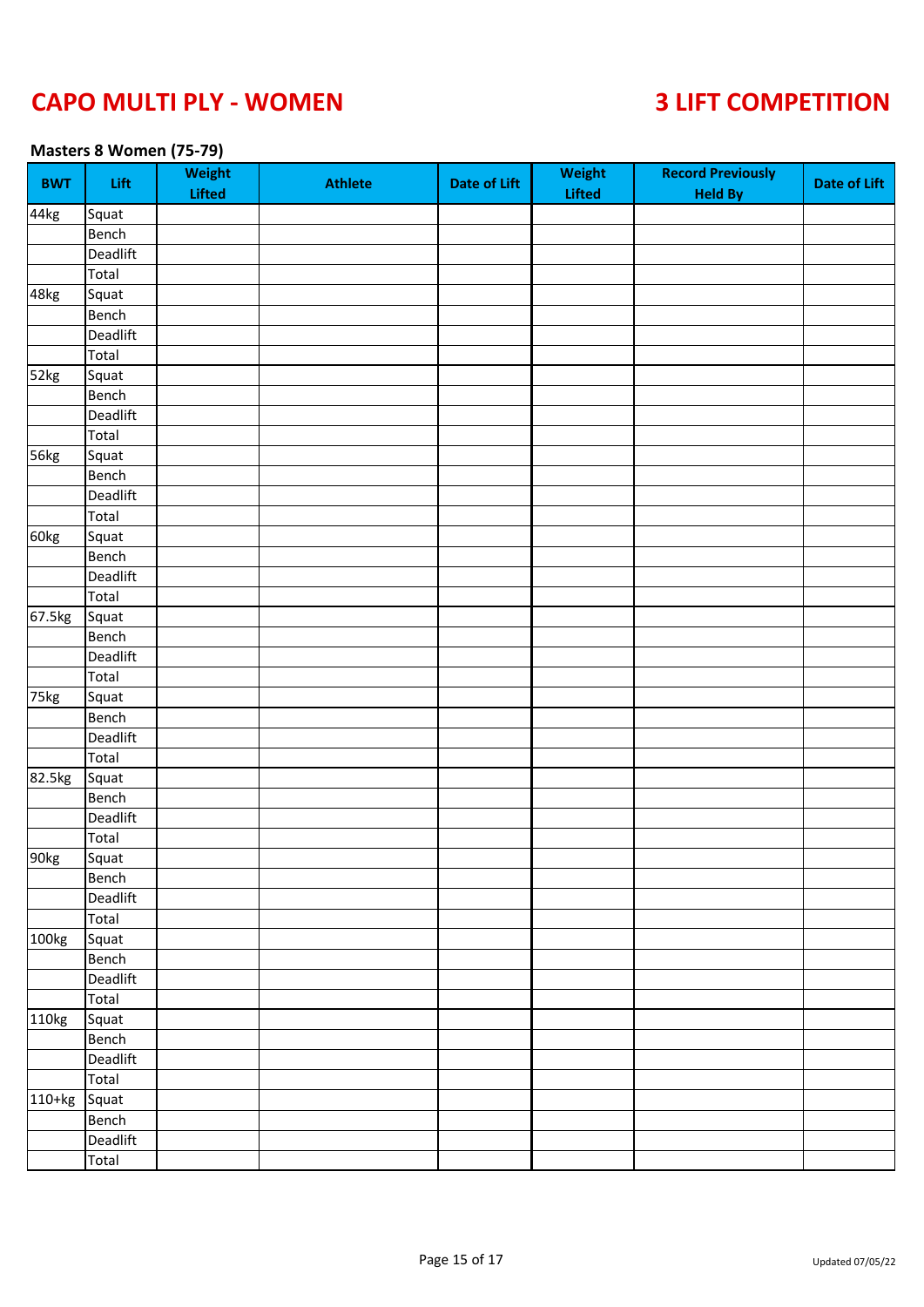### **Masters 9 Women (80-84)**

| BWT               | Lift     | Weight<br><b>Lifted</b> | <b>Athlete</b> | <b>Date of Lift</b> | Weight<br>Lifted | <b>Record Previously</b><br><b>Held By</b> | <b>Date of Lift</b> |
|-------------------|----------|-------------------------|----------------|---------------------|------------------|--------------------------------------------|---------------------|
| 44kg              | Squat    |                         |                |                     |                  |                                            |                     |
|                   | Bench    |                         |                |                     |                  |                                            |                     |
|                   | Deadlift |                         |                |                     |                  |                                            |                     |
|                   | Total    |                         |                |                     |                  |                                            |                     |
| 48kg              | Squat    |                         |                |                     |                  |                                            |                     |
|                   | Bench    |                         |                |                     |                  |                                            |                     |
|                   | Deadlift |                         |                |                     |                  |                                            |                     |
|                   | Total    |                         |                |                     |                  |                                            |                     |
| 52kg              | Squat    |                         |                |                     |                  |                                            |                     |
|                   | Bench    |                         |                |                     |                  |                                            |                     |
|                   | Deadlift |                         |                |                     |                  |                                            |                     |
|                   | Total    |                         |                |                     |                  |                                            |                     |
| 56kg              | Squat    |                         |                |                     |                  |                                            |                     |
|                   | Bench    |                         |                |                     |                  |                                            |                     |
|                   | Deadlift |                         |                |                     |                  |                                            |                     |
|                   | Total    |                         |                |                     |                  |                                            |                     |
| 60kg              | Squat    |                         |                |                     |                  |                                            |                     |
|                   | Bench    |                         |                |                     |                  |                                            |                     |
|                   | Deadlift |                         |                |                     |                  |                                            |                     |
|                   | Total    |                         |                |                     |                  |                                            |                     |
| 67.5kg            | Squat    |                         |                |                     |                  |                                            |                     |
|                   | Bench    |                         |                |                     |                  |                                            |                     |
|                   | Deadlift |                         |                |                     |                  |                                            |                     |
|                   | Total    |                         |                |                     |                  |                                            |                     |
| 75kg              | Squat    |                         |                |                     |                  |                                            |                     |
|                   | Bench    |                         |                |                     |                  |                                            |                     |
|                   | Deadlift |                         |                |                     |                  |                                            |                     |
|                   | Total    |                         |                |                     |                  |                                            |                     |
| 82.5kg            | Squat    |                         |                |                     |                  |                                            |                     |
|                   | Bench    |                         |                |                     |                  |                                            |                     |
|                   | Deadlift |                         |                |                     |                  |                                            |                     |
|                   | Total    |                         |                |                     |                  |                                            |                     |
| 90kg              | Squat    |                         |                |                     |                  |                                            |                     |
|                   |          |                         |                |                     |                  |                                            |                     |
|                   | Bench    |                         |                |                     |                  |                                            |                     |
|                   | Deadlift |                         |                |                     |                  |                                            |                     |
|                   | Total    |                         |                |                     |                  |                                            |                     |
| 100 <sub>kg</sub> | Squat    |                         |                |                     |                  |                                            |                     |
|                   | Bench    |                         |                |                     |                  |                                            |                     |
|                   | Deadlift |                         |                |                     |                  |                                            |                     |
|                   | Total    |                         |                |                     |                  |                                            |                     |
| 110kg             | Squat    |                         |                |                     |                  |                                            |                     |
|                   | Bench    |                         |                |                     |                  |                                            |                     |
|                   | Deadlift |                         |                |                     |                  |                                            |                     |
|                   | Total    |                         |                |                     |                  |                                            |                     |
| $110+kg$          | Squat    |                         |                |                     |                  |                                            |                     |
|                   | Bench    |                         |                |                     |                  |                                            |                     |
|                   | Deadlift |                         |                |                     |                  |                                            |                     |
|                   | Total    |                         |                |                     |                  |                                            |                     |